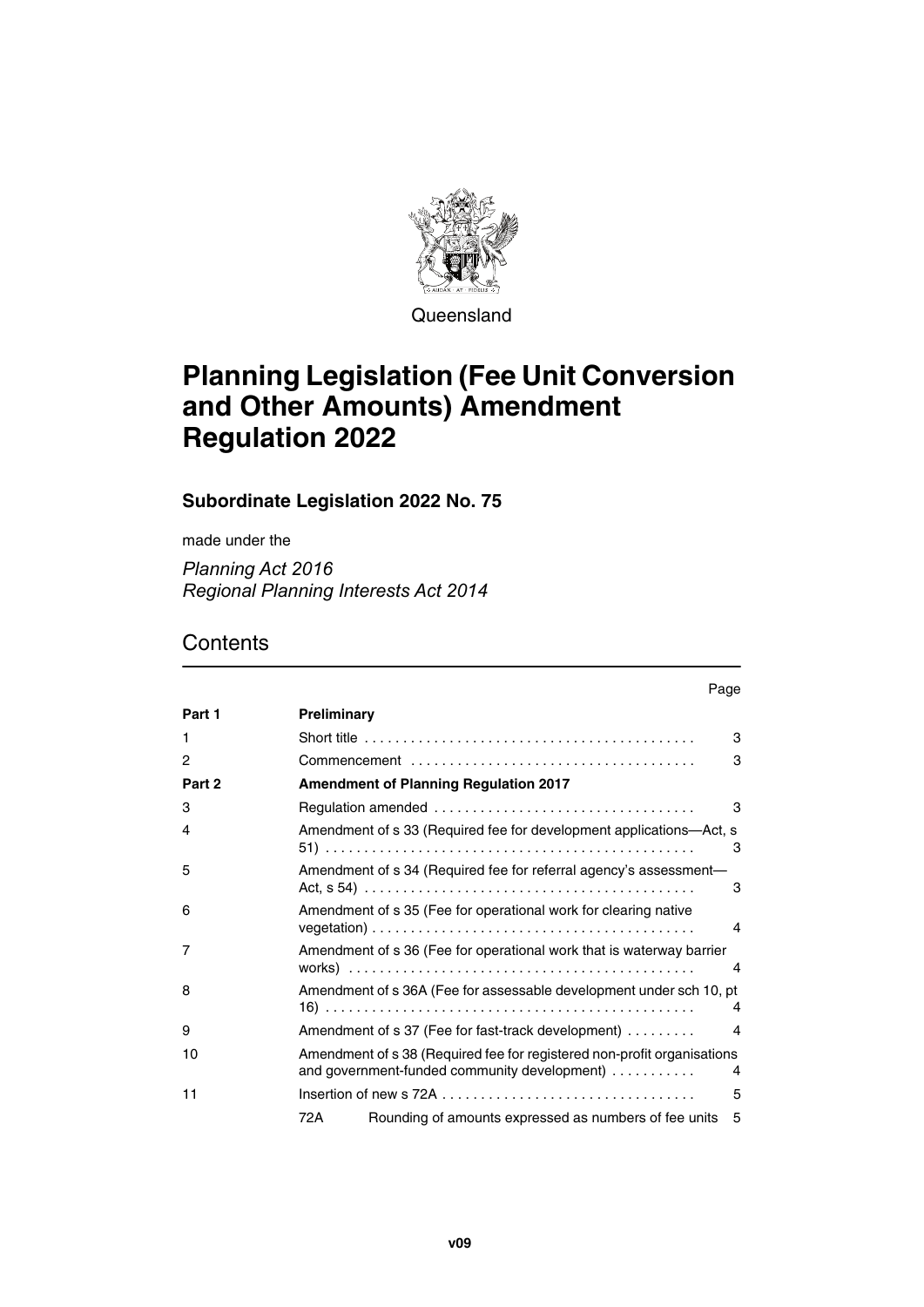#### **Contents**

| 12     | Amendment of sch 9 (Building work under Building Act)                | 5  |  |
|--------|----------------------------------------------------------------------|----|--|
| 13     | Amendment of sch 10 (Development assessment)                         | 6  |  |
| 14     | Amendment of sch 15 (Required fee for particular change applications | 22 |  |
| 15     | Replacement of sch 16 (Prescribed amount)                            | 23 |  |
|        |                                                                      | 23 |  |
| 16     | Amendment of sch 17 (Tribunal fees)                                  | 28 |  |
| Part 3 | <b>Amendment of Regional Planning Interests Regulation 2014</b>      |    |  |
| 17     | 29                                                                   |    |  |
| 18     | Amendment of s 16 (Mitigation value)<br>29                           |    |  |
| 19     |                                                                      | 30 |  |
|        | Rounding of amounts expressed as numbers of fee units 30<br>19Α      |    |  |
| 20     | Amendment of sch 4 (Assessment application fees)                     | 30 |  |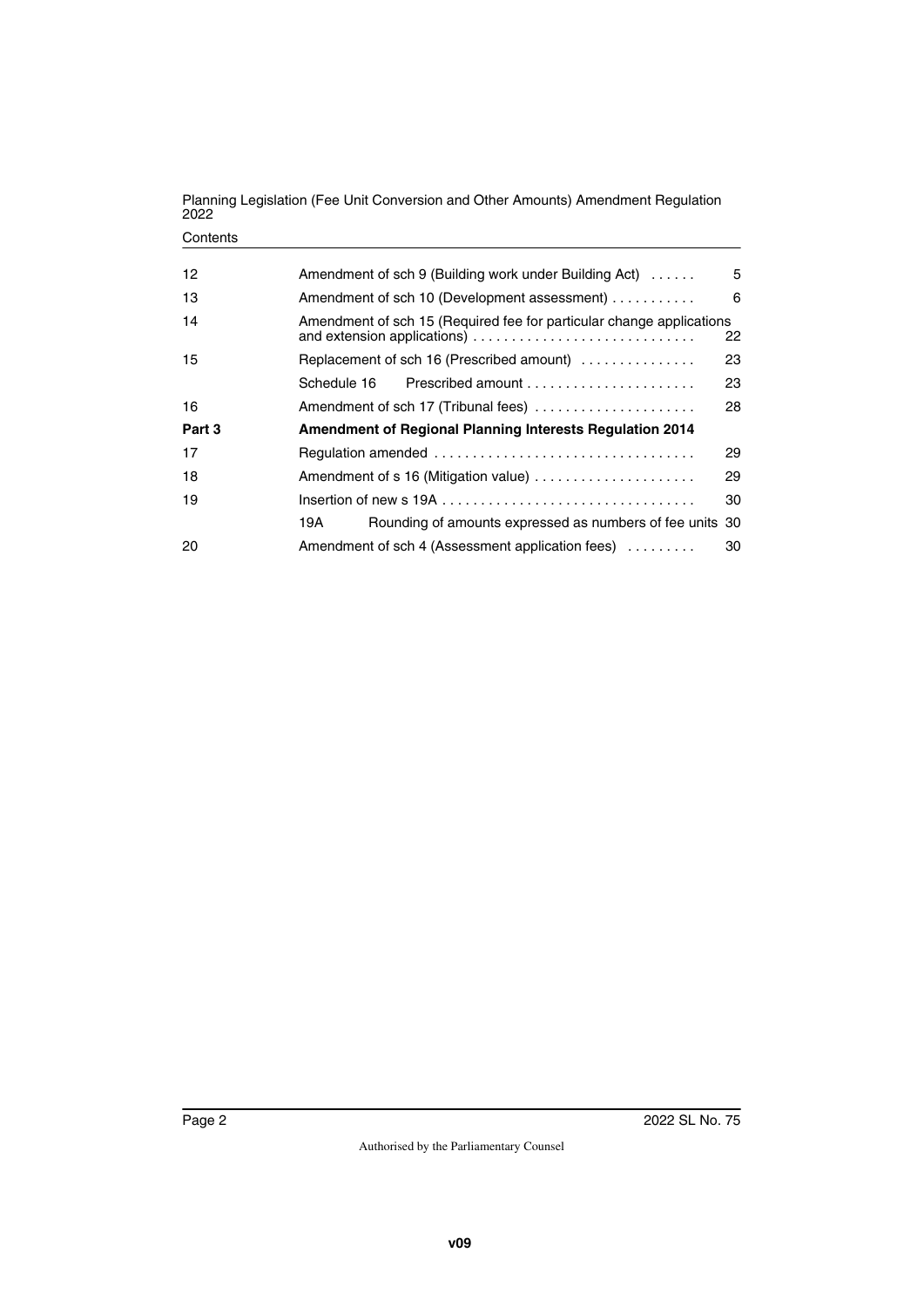Planning Legislation (Fee Unit Conversion and Other Amounts) Amendment Regulation 2022 Part 1 Preliminary

[s 1]

## <span id="page-2-0"></span>Part 1 **Preliminary**

## <span id="page-2-2"></span>**1 Short title**

<span id="page-2-3"></span><span id="page-2-1"></span>This regulation may be cited as the *Planning Legislation (Fee Unit Conversion and Other Amounts) Amendment Regulation 2022*.

## <span id="page-2-4"></span>**2 Commencement**

<span id="page-2-7"></span><span id="page-2-5"></span>Section 15 commences on 1 July 2022.

## <span id="page-2-6"></span>**Part 2 Amendment of Planning Regulation 2017**

## <span id="page-2-8"></span>**3 Regulation amended**

<span id="page-2-11"></span><span id="page-2-9"></span>This part amends the *Planning Regulation 2017*.

## <span id="page-2-10"></span>**4 Amendment of s 33 (Required fee for development applications—Act, s 51)**

Section 33(1)(b), example, '\$24,004.00'—

*omit, insert—*

24,004 fee units

## <span id="page-2-13"></span><span id="page-2-12"></span>**5 Amendment of s 34 (Required fee for referral agency's assessment—Act, s 54)**

Section 34(1)(b), example, '\$11,145.00'—

*omit, insert—*

11,145 fee units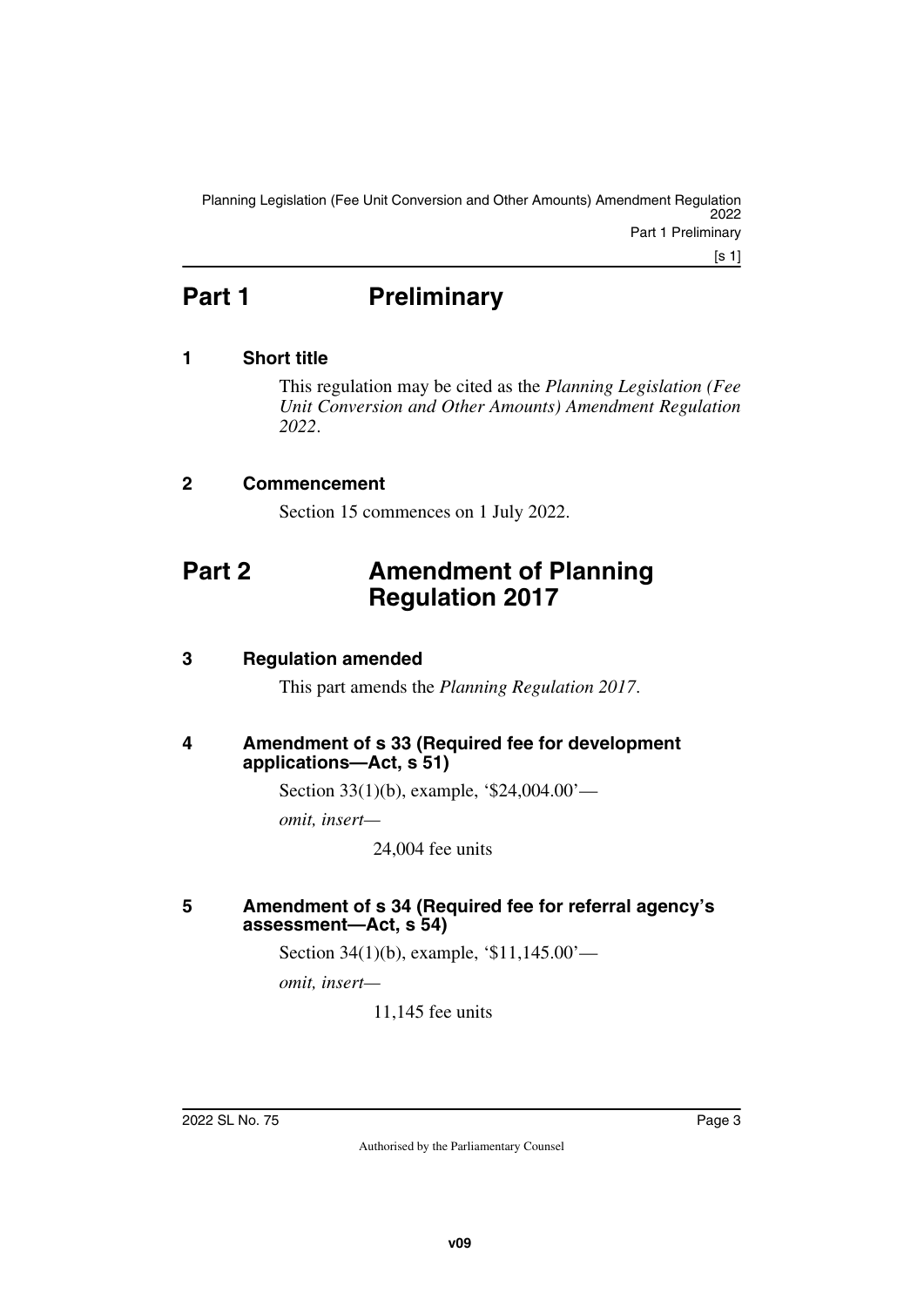Part 2 Amendment of Planning Regulation 2017

<span id="page-3-1"></span>[s 6]

#### <span id="page-3-0"></span>**6 Amendment of s 35 (Fee for operational work for clearing native vegetation)**

Section 35, '\$13,715'—

*omit, insert—*

13,715 fee units

### <span id="page-3-3"></span><span id="page-3-2"></span>**7 Amendment of s 36 (Fee for operational work that is waterway barrier works)**

Section 36, '\$13,715'—

*omit, insert—*

13,715 fee units

#### <span id="page-3-5"></span><span id="page-3-4"></span>**8 Amendment of s 36A (Fee for assessable development under sch 10, pt 16)**

Section 36A(2), '\$1,714'—

*omit, insert—*

1,714 fee units

## <span id="page-3-6"></span>**9 Amendment of s 37 (Fee for fast-track development)**

<span id="page-3-7"></span>Section 37, '\$856'—

*omit, insert—*

856 fee units

#### <span id="page-3-9"></span><span id="page-3-8"></span>**10 Amendment of s 38 (Required fee for registered non-profit organisations and government-funded community development)**

(1) Section 38(2), example 1, '\$13,715, is \$6,858'—

*omit, insert—*

13,715 fee units, is 6,858 fee units

(2) Section 38(2), example 2, '\$856, is \$428'—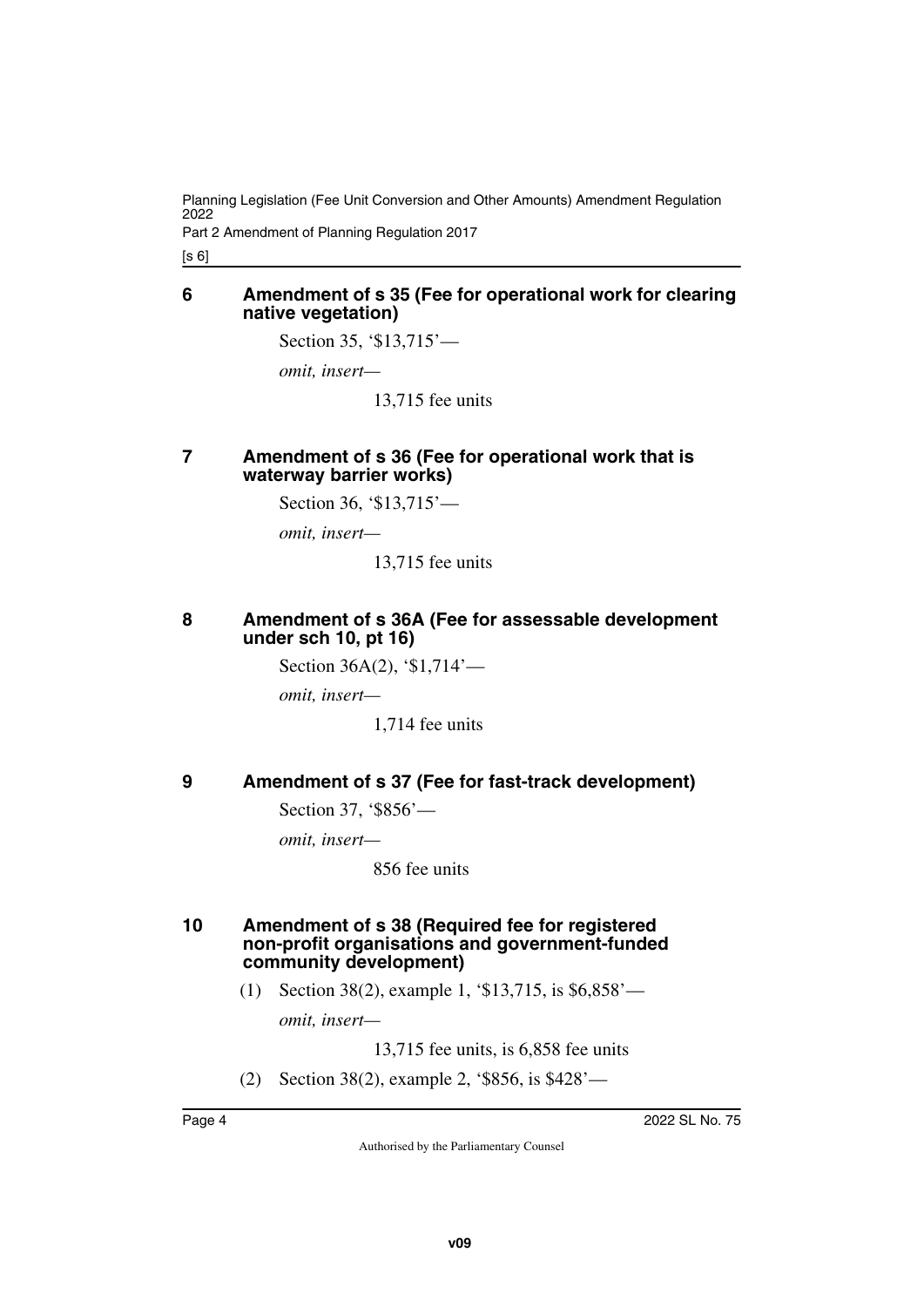*omit, insert—*

856 fee units, is 428 fee units

## <span id="page-4-0"></span>**11 Insertion of new s 72A**

<span id="page-4-1"></span>After section 72—

*insert—*

#### <span id="page-4-3"></span><span id="page-4-2"></span>**72A Rounding of amounts expressed as numbers of fee units**

- (1) This section applies for working out the amount of a fee or charge expressed in this regulation as a number of fee units.
- (2) For the purpose of the *Acts Interpretation Act 1954*, section 48C(3), the amount is to be rounded to the nearest dollar (rounding one-half upwards).

*Example—*

If a fee were 3500 fee units and the value of a fee unit were \$1.015, the number of dollars obtained by multiplying 3500 by \$1.015 would be \$3,552.50. Because \$3,552.50 is halfway between \$3,552 and \$3,553, it is rounded upwards, so the amount of the fee would be \$3,553.

## <span id="page-4-4"></span>**12 Amendment of sch 9 (Building work under Building Act)**

<span id="page-4-5"></span>(1) Schedule 9, part 3, division 1, table 1, item 8(b), column 2, '\$3,430.00'—

*omit, insert—*

3,430 fee units

(2) Schedule 9, part 3, division 1, table 2, item 8(b), column 2, '\$1,714.00'—

*omit, insert—*

1,714 fee units

(3) Schedule 9, part 3, division 1, table 2, item  $8(c)(i)$  and  $(d)(i)$ , column 2, '\$6,859.00'—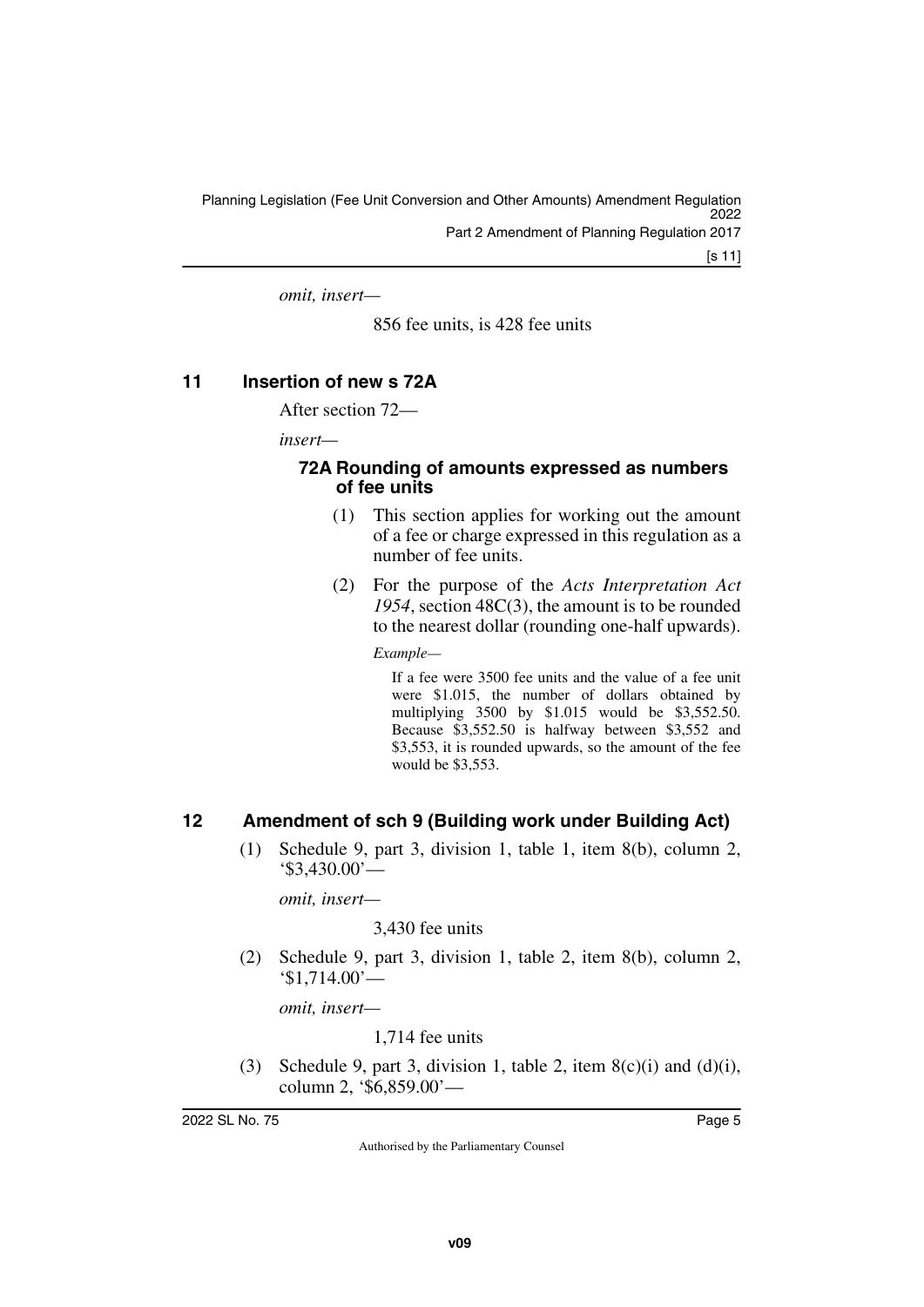Part 2 Amendment of Planning Regulation 2017

[s 13]

*omit, insert—*

6,859 fee units

(4) Schedule 9, part 3, division 1, table 2, item  $8(c)(ii)$  and  $(d)(ii)$ , column 2, '\$13,715.00'—

*omit, insert—*

13,715 fee units

(5) Schedule 9, part 3, division 1, table 3, item 8(b), column 2, '\$1,714.00'—

*omit, insert—*

1,714 fee units

(6) Schedule 9, part 3, division 1, table 4, item 8(b), column 2, '\$1,714.00'—

*omit, insert—*

1,714 fee units

## <span id="page-5-0"></span>**13 Amendment of sch 10 (Development assessment)**

<span id="page-5-1"></span>(1) Schedule 10, part 1, division 2, table 1, item 5, column 2, '\$1,714.00'—

*omit, insert—*

1,714 fee units

(2) Schedule 10, part 3, division 3, table 1, item 5(a)(ii), column 2, '\$6,859.00'—

*omit, insert—*

6,859 fee units

(3) Schedule 10, part 3, division 3, table 1, item 5(b), column 2, '\$3,430.00'—

*omit, insert—*

3,430 fee units

(4) Schedule 10, part 3, division 3, table 1, item 5(c), column 2, '\$13,715.00'—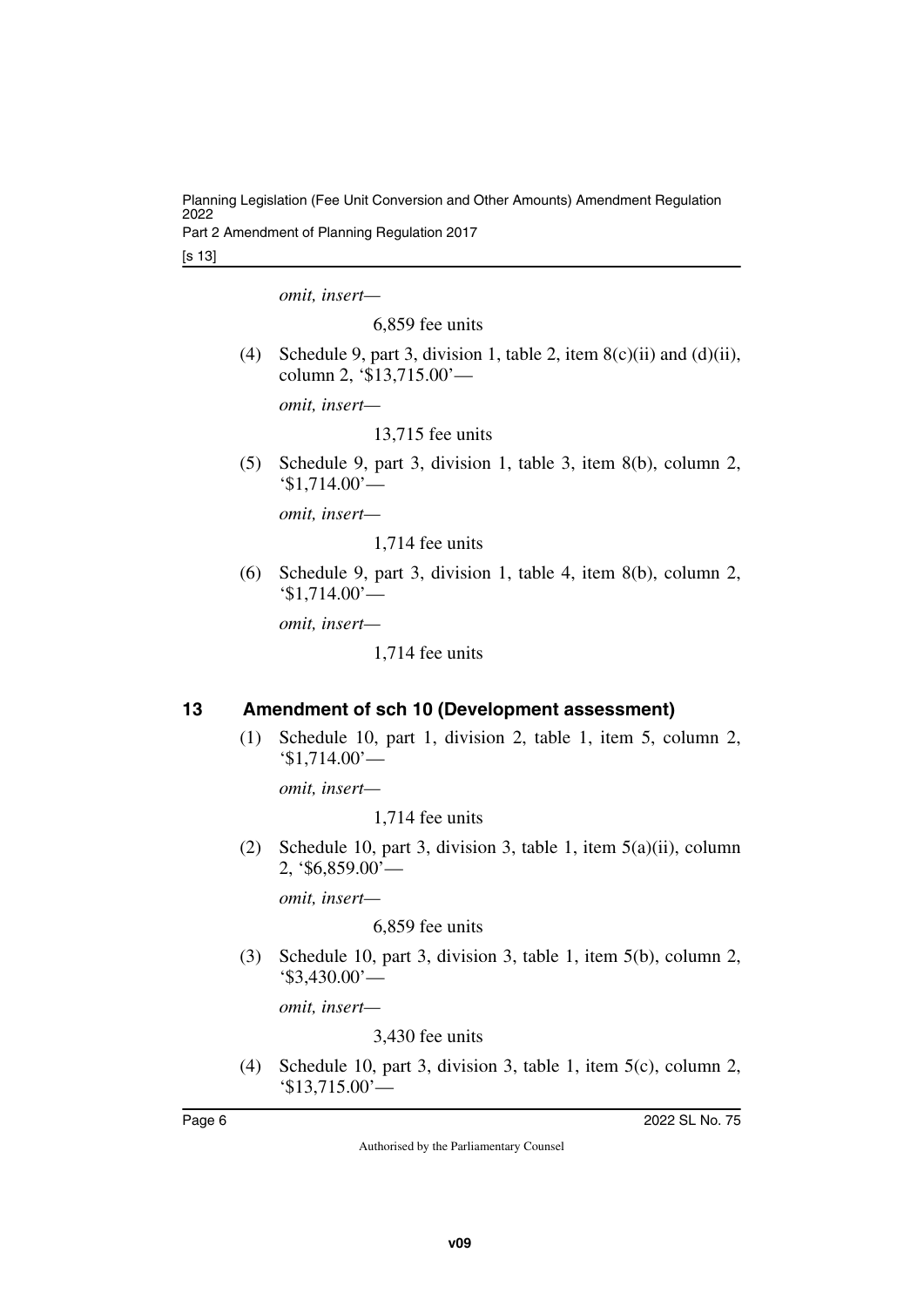*omit, insert—*

13,715 fee units

(5) Schedule 10, part 3, division 4, table 2, item 8(b), column 2, '\$1,714.00'—

*omit, insert—*

1,714 fee units

(6) Schedule 10, part 3, division 4, table 2, item 8(c), column 2, '\$3,430.00'—

*omit, insert—*

3,430 fee units

(7) Schedule 10, part 3, division 4, table 2, item 8(d), column 2, '\$6,859.00'—

*omit, insert—*

6,859 fee units

(8) Schedule 10, part 3, division 4, table 3, item 8(a), column 2, '\$3,430.00'—

*omit, insert—*

3,430 fee units

(9) Schedule 10, part 3, division 4, table 3, item 8(b), column 2, '\$6,859.00'—

*omit, insert—*

6,859 fee units

(10) Schedule 10, part 4, division 3, table 1, item 8, column 2, '\$856.00'—

*omit, insert—*

### 856 fee units

(11) Schedule 10, part 5, division 3, table 1, item 5(a) and (b)(ii), column 2, '\$3,430.00'—

*omit, insert—*

3,430 fee units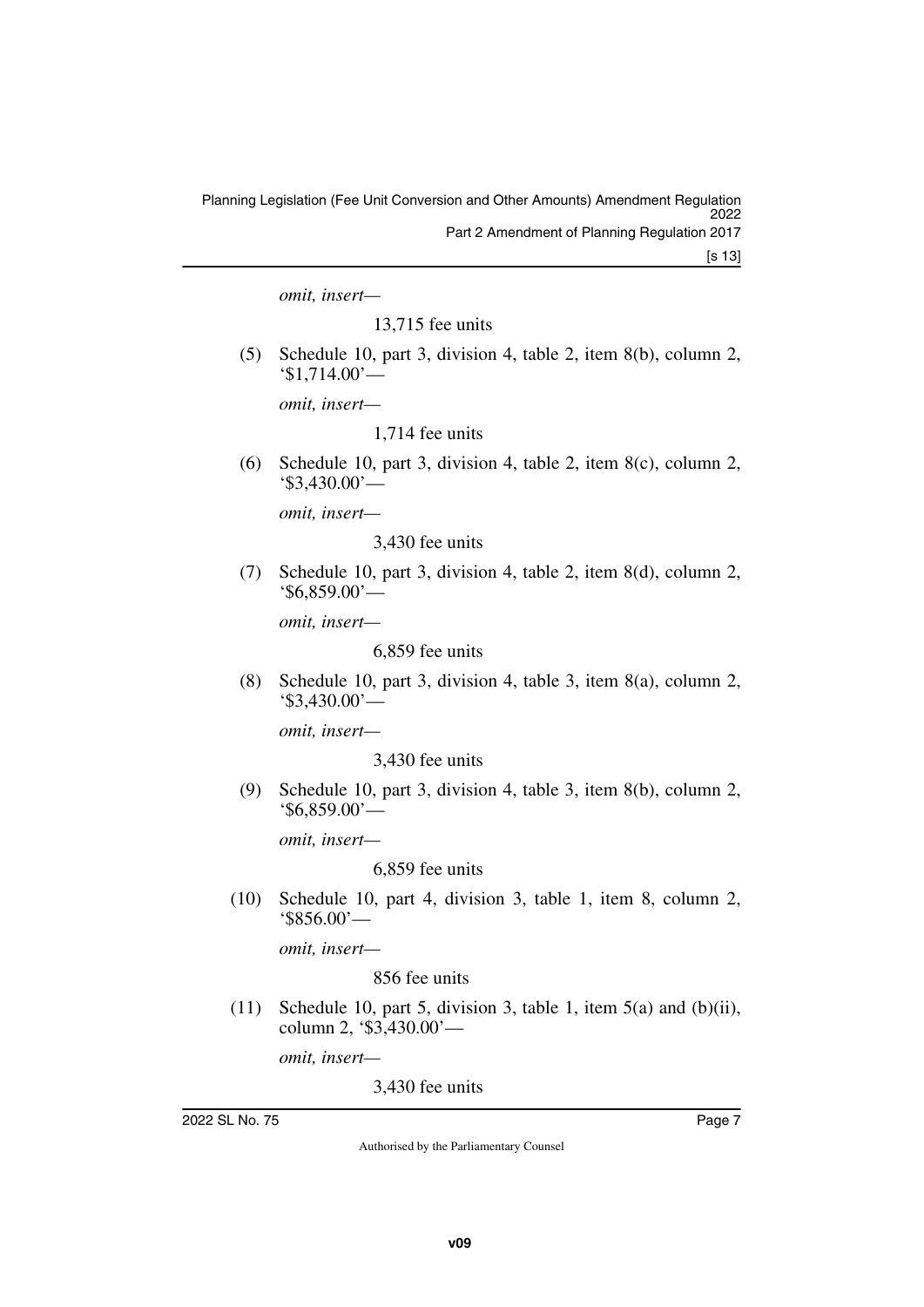Part 2 Amendment of Planning Regulation 2017

[s 13]

(12) Schedule 10, part 5, division 3, table 1, item 5(b)(i), column 2, '\$1,714.00'—

*omit, insert—*

1,714 fee units

(13) Schedule 10, part 5, division 3, table 1, item 5(b)(iii), column 2,  $\frac{\$13,715.00}{-}$ 

*omit, insert—*

13,715 fee units

(14) Schedule 10, part 6, division 1, subdivision 2, table 1, item 5(a) and (e), column 2, '\$3,430.00'—

*omit, insert—*

3,430 fee units

(15) Schedule 10, part 6, division 1, subdivision 2, table 1, item 5(b) and (f), column 2, '\$6,859.00'—

*omit, insert—*

6,859 fee units

(16) Schedule 10, part 6, division 1, subdivision 2, table 1, item 5(c), (d) and (g), column 2, '\$13,715.00'—

*omit, insert—*

13,715 fee units

(17) Schedule 10, part 6, division 2, subdivision 2, table 1, item 5(a), column 2, '\$1,714.00'—

*omit, insert—*

1,714 fee units

(18) Schedule 10, part 6, division 2, subdivision 2, table 1, item  $5(b)(i)$  and (c)(i), column 2, '\$6,859.00'—

*omit, insert—*

6,859 fee units

(19) Schedule 10, part 6, division 2, subdivision 2, table 1, item  $5(b)(ii)$  and (c)(ii), column 2, '\$13,715.00'—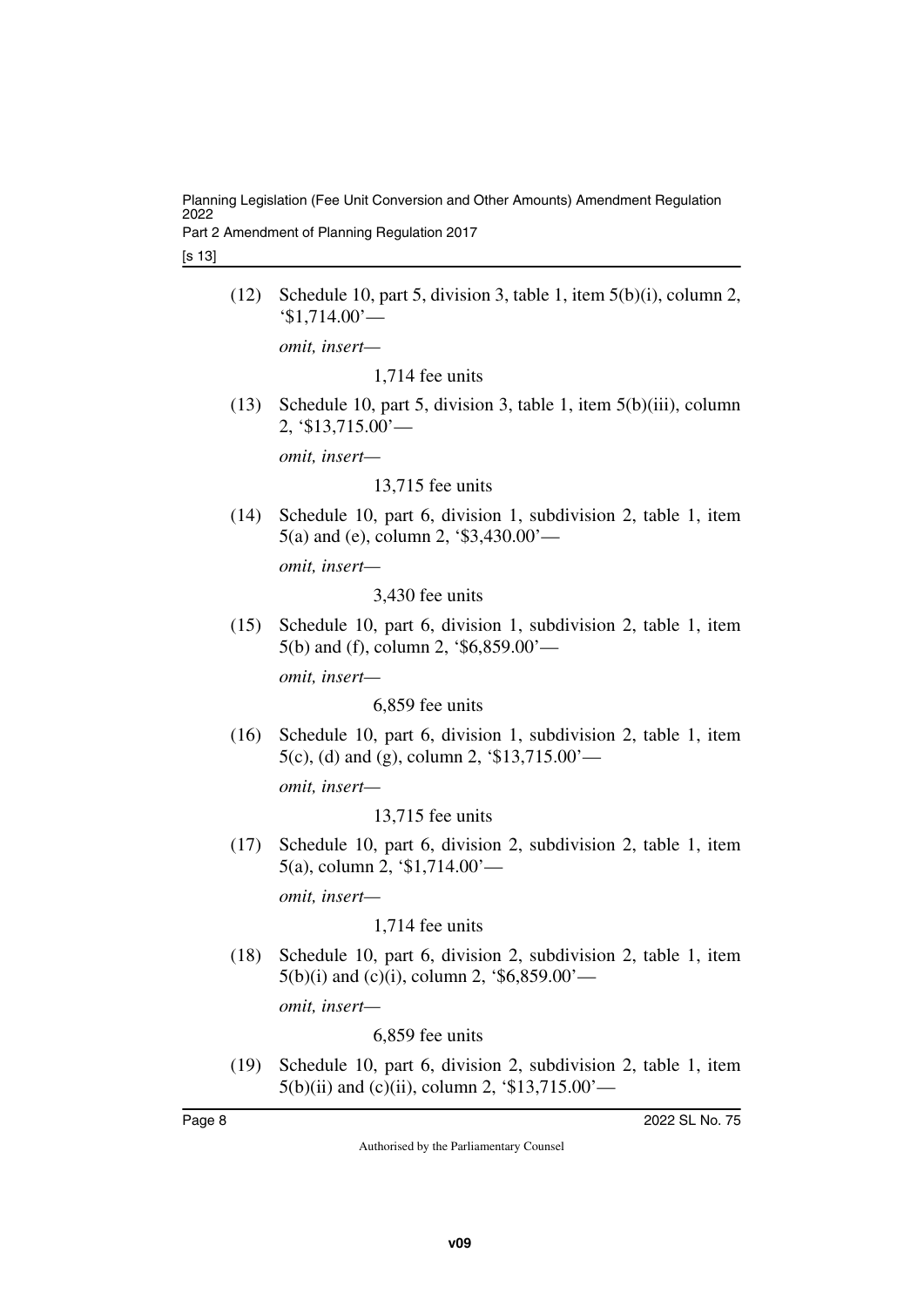*omit, insert—*

13,715 fee units

(20) Schedule 10, part 6, division 3, subdivision 2, table 1, item 5(a), column 2, '\$3,430.00'—

*omit, insert—*

3,430 fee units

(21) Schedule 10, part 6, division 3, subdivision 2, table 1, item 5(b), column 2, '\$6,859.00'—

*omit, insert—*

6,859 fee units

(22) Schedule 10, part 6, division 3, subdivision 2, table 1, item 5(c), column 2, '\$13,715.00'—

*omit, insert—*

13,715 fee units

(23) Schedule 10, part 6, division 3, subdivision 3, table 2, item 8(a), column 2, '\$3,430.00'—

*omit, insert—*

3,430 fee units

(24) Schedule 10, part 6, division 3, subdivision 3, table 2, item 8(b), column 2, '\$6,859.00'—

*omit, insert—*

6,859 fee units

(25) Schedule 10, part 6, division 3, subdivision 3, table 2, item 8(c), column 2, '\$13,715.00'—

*omit, insert—*

13,715 fee units

(26) Schedule 10, part 6, division 4, subdivision 2, table 1, item 5(a) and (d), column 2, '\$3,430.00'—

*omit, insert—*

3,430 fee units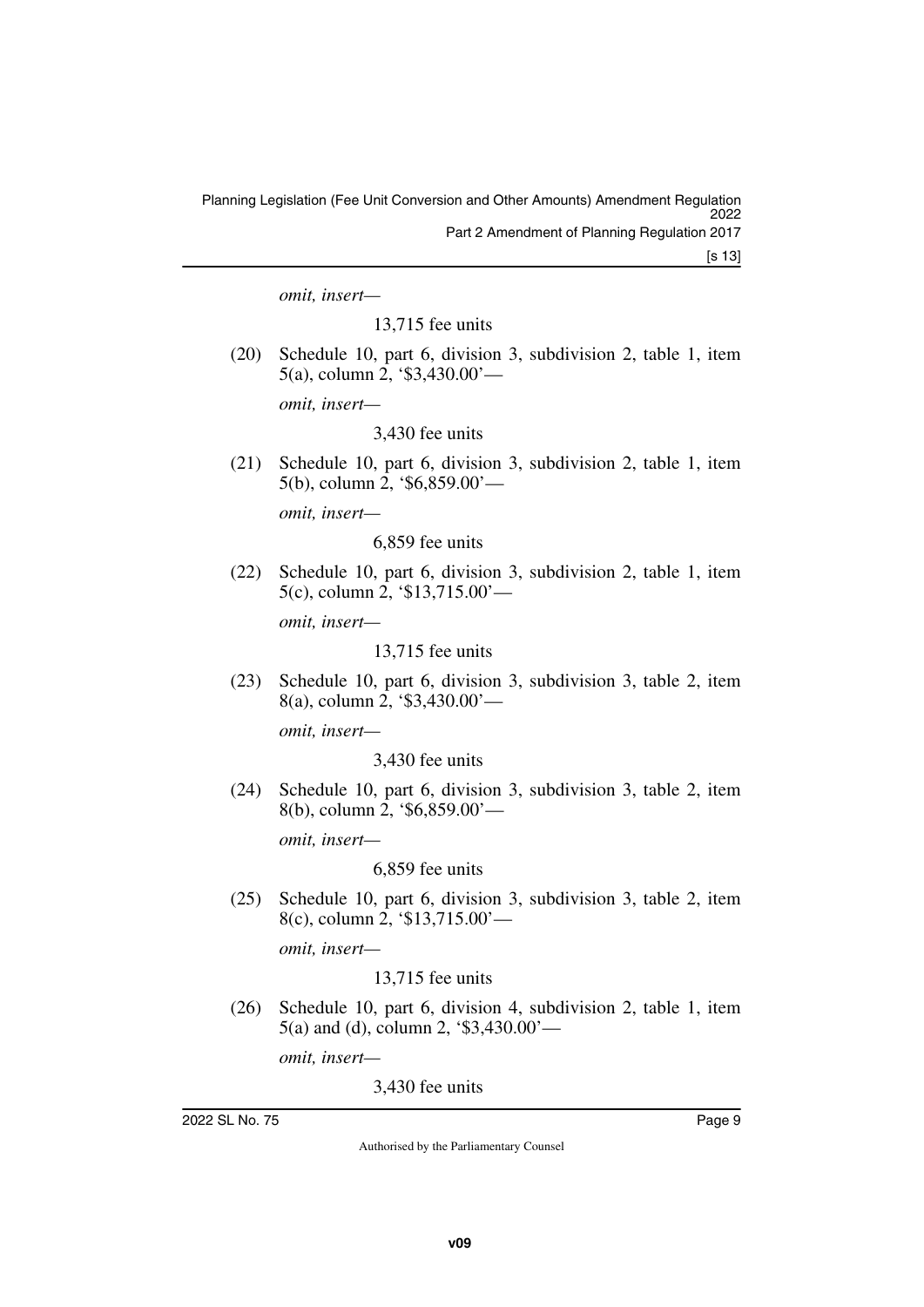Part 2 Amendment of Planning Regulation 2017

[s 13]

- (27) Schedule 10, part 6, division 4, subdivision 2, table 1, item 5(b), column 2, '\$6,859.00' *omit, insert—* 6,859 fee units
- (28) Schedule 10, part 6, division 4, subdivision 2, table 1, item 5(c), column 2, '\$13,715.00'—

*omit, insert—*

13,715 fee units

(29) Schedule 10, part 7, division 2, table 1, item 5, column 2, '\$13,715.00'—

*omit, insert—*

13,715 fee units

(30) Schedule 10, part 7, division 3, table 1, item 8, column 2, '\$856.00'—

*omit, insert—*

856 fee units

(31) Schedule 10, part 8, division 2, subdivision 2, table 1, item 5(c), column 2, '\$3,430.00'—

*omit, insert—*

3,430 fee units

(32) Schedule 10, part 8, division 2, subdivision 2, table 2, item 5(b), column 2, '\$1,714.00'—

*omit, insert—*

1,714 fee units

(33) Schedule 10, part 9, division 1, table 1, item 8, column 2, '\$1,714.00'—

*omit, insert—*

1,714 fee units

(34) Schedule 10, part 9, division 4, subdivision 1, table 1, item  $8(a)(i)$  and (b)(ii), column 2, '\$3,430.00'—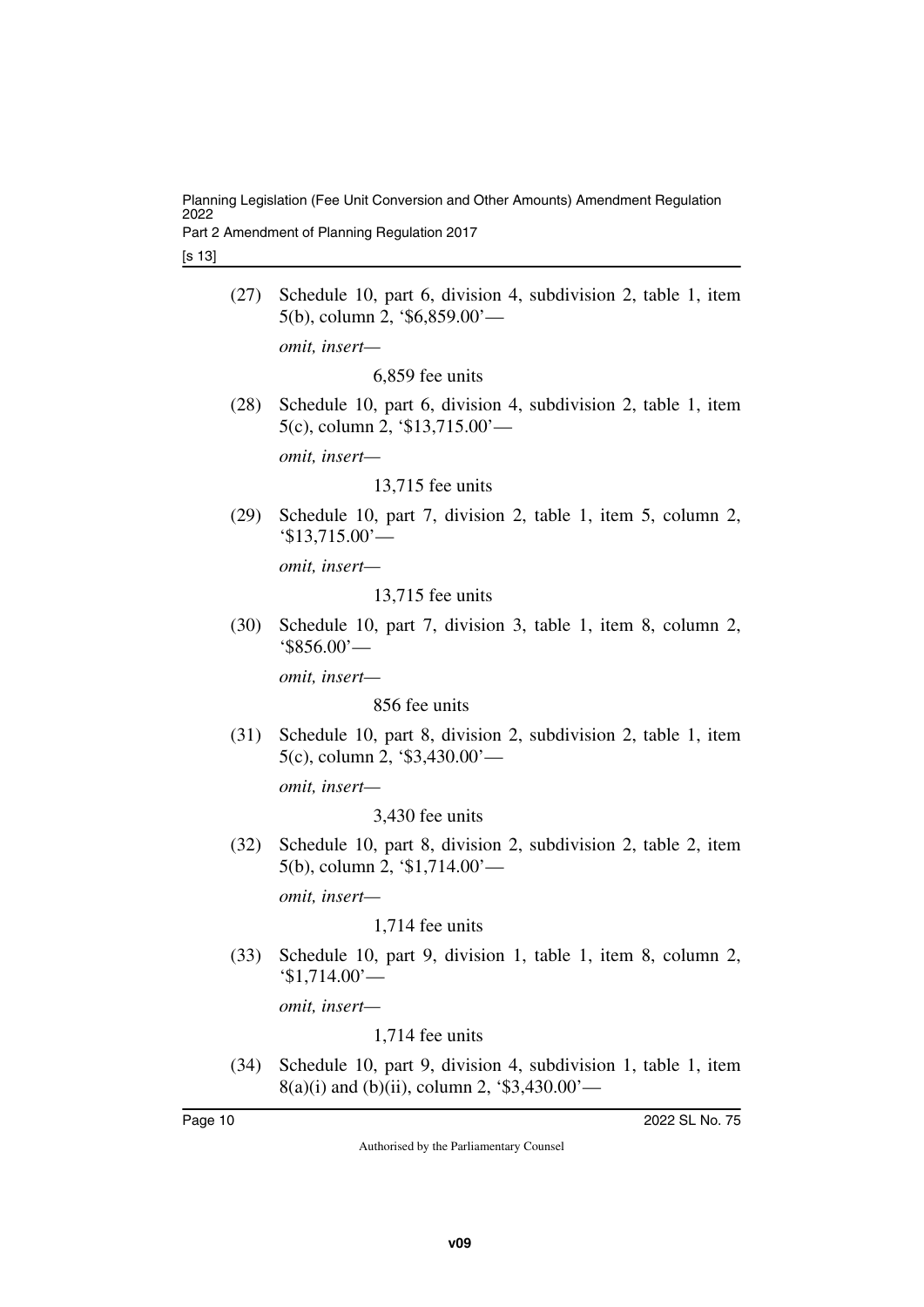[s 13]

*omit, insert—*

3,430 fee units

(35) Schedule 10, part 9, division 4, subdivision 1, table 1, item 8(a)(ii), column 2, '\$1,714.00'—

*omit, insert—*

1,714 fee units

(36) Schedule 10, part 9, division 4, subdivision 1, table 1, item 8(b)(i), column 2, '\$6,859.00'—

*omit, insert—*

6,859 fee units

(37) Schedule 10, part 9, division 4, subdivision 2, table 1, entry for item 8—

*omit, insert—*

| 8 | Fee for referral—            |                                                                                                                                                         |
|---|------------------------------|---------------------------------------------------------------------------------------------------------------------------------------------------------|
|   | results in less than 50 lots | (a) if the reconfiguration 1,714 fee units $+(856 \text{ fee units x})$<br>S)                                                                           |
|   |                              | where—                                                                                                                                                  |
|   |                              | means the number of State<br>S<br>transport corridors that all or part<br>of the premises are within 25m of,<br>minus 1                                 |
|   |                              | Example—                                                                                                                                                |
|   |                              | For premises within 25m of 3 State<br>transport corridors, the fee is 1,714 fee<br>units + $(856 \text{ fee units x } 2) = 3,426 \text{ fee}$<br>units. |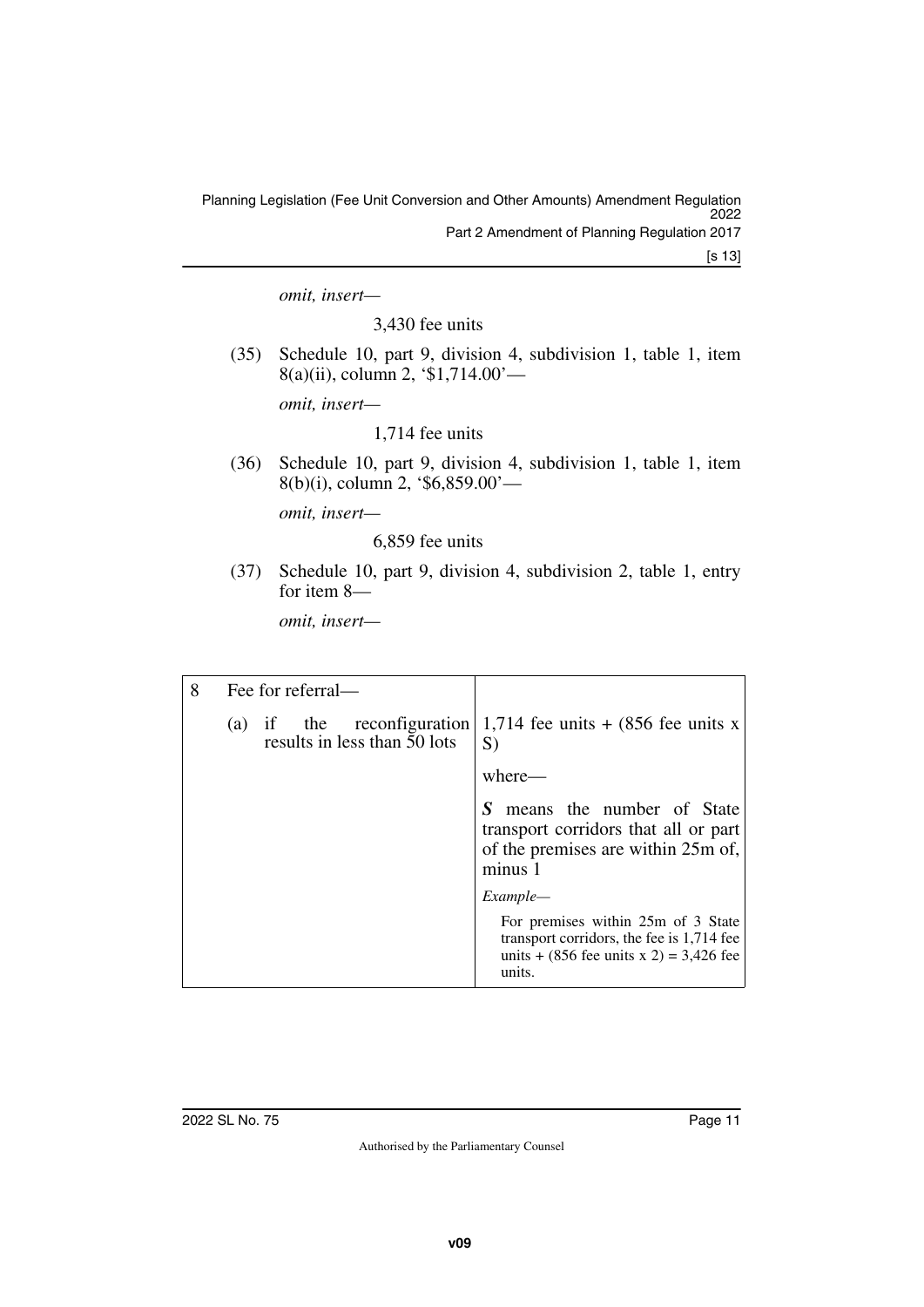Part 2 Amendment of Planning Regulation 2017

[s 13]

| (b) | if the<br>reconfiguration<br>results in 50 lots or more,<br>but no more than 200 lots | 3,430 fee units $+ (1,714)$ fee units x<br>S)<br>where-                                                                                   |  |  |
|-----|---------------------------------------------------------------------------------------|-------------------------------------------------------------------------------------------------------------------------------------------|--|--|
|     |                                                                                       | S means the number of State<br>transport corridors that all or part<br>of the premises are within 25m of,<br>minus 1                      |  |  |
|     |                                                                                       | Example—                                                                                                                                  |  |  |
|     |                                                                                       | For premises within 25m of 3 State<br>transport corridors, the fee is 3,430 fee<br>units + $(1,714$ fee units x 2) = 6,858<br>fee units.  |  |  |
| (c) | reconfiguration<br>if<br>the<br>results in more than 200<br>lots                      | 6,859 fee units $+$ (3,430 fee units x<br>S)                                                                                              |  |  |
|     |                                                                                       | where—                                                                                                                                    |  |  |
|     |                                                                                       | means the number of State<br>S<br>transport corridors that all or part<br>of the premises are within 25m of,<br>minus 1                   |  |  |
|     |                                                                                       | Example—                                                                                                                                  |  |  |
|     |                                                                                       | For premises within 25m of 3 State<br>transport corridors, the fee is 6,859 fee<br>units + $(3,430$ fee units x 2) = 13,719<br>fee units. |  |  |

(38) Schedule 10, part 9, division 4, subdivision 2, table 2, item 8(a), column 2, '\$856.00'—

*omit, insert—*

856 fee units

(39) Schedule 10, part 9, division 4, subdivision 2, table 2, item 8(b), column 2, '\$1,714.00'—

*omit, insert—*

1,714 fee units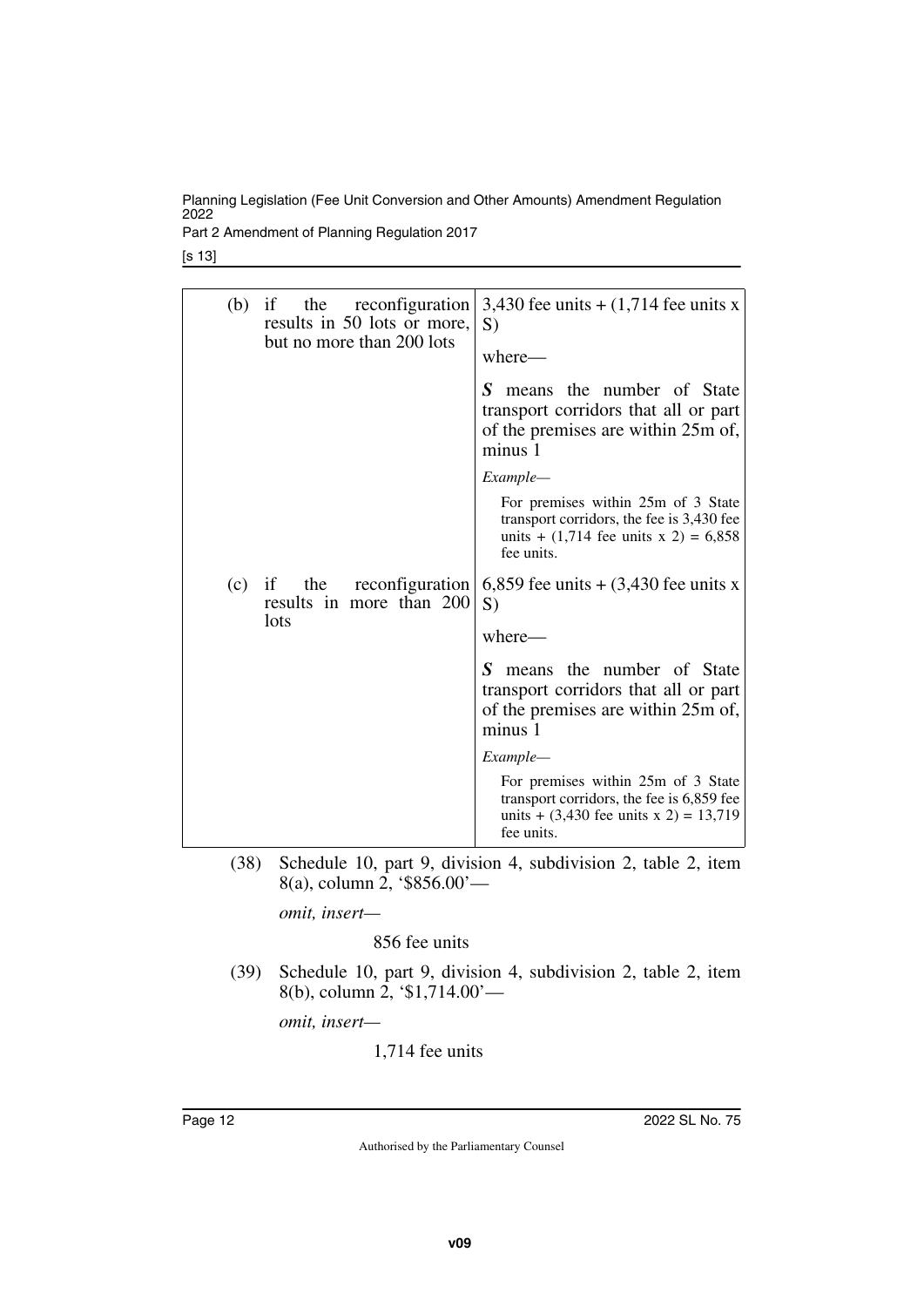(40) Schedule 10, part 9, division 4, subdivision 2, table 2, item 8(c), column 2, '\$3,430.00'—

*omit, insert—*

3,430 fee units

(41) Schedule 10, part 9, division 4, subdivision 2, table 3, item 8(b), column 2, '\$856.00'—

*omit, insert—*

#### 856 fee units

(42) Schedule 10, part 9, division 4, subdivision 2, table 3, item 8(c), column 2, '\$1,714.00'—

*omit, insert—*

1,714 fee units

(43) Schedule 10, part 9, division 4, subdivision 2, table 3, item 8(d), column 2, '\$3,430.00'—

*omit, insert—*

3,430 fee units

(44) Schedule 10, part 9, division 4, subdivision 2, table 4, entry for item 8—

*omit, insert—*

| Fee for referral—                                                                                                                                                                  |  |
|------------------------------------------------------------------------------------------------------------------------------------------------------------------------------------|--|
| (a) if the material change of Nil<br>use involves reconfiguring<br>a lot stated in table 1, item<br>1, column 2, table 2, item<br>1, column 2 or table 3, item<br>$1$ , column $2$ |  |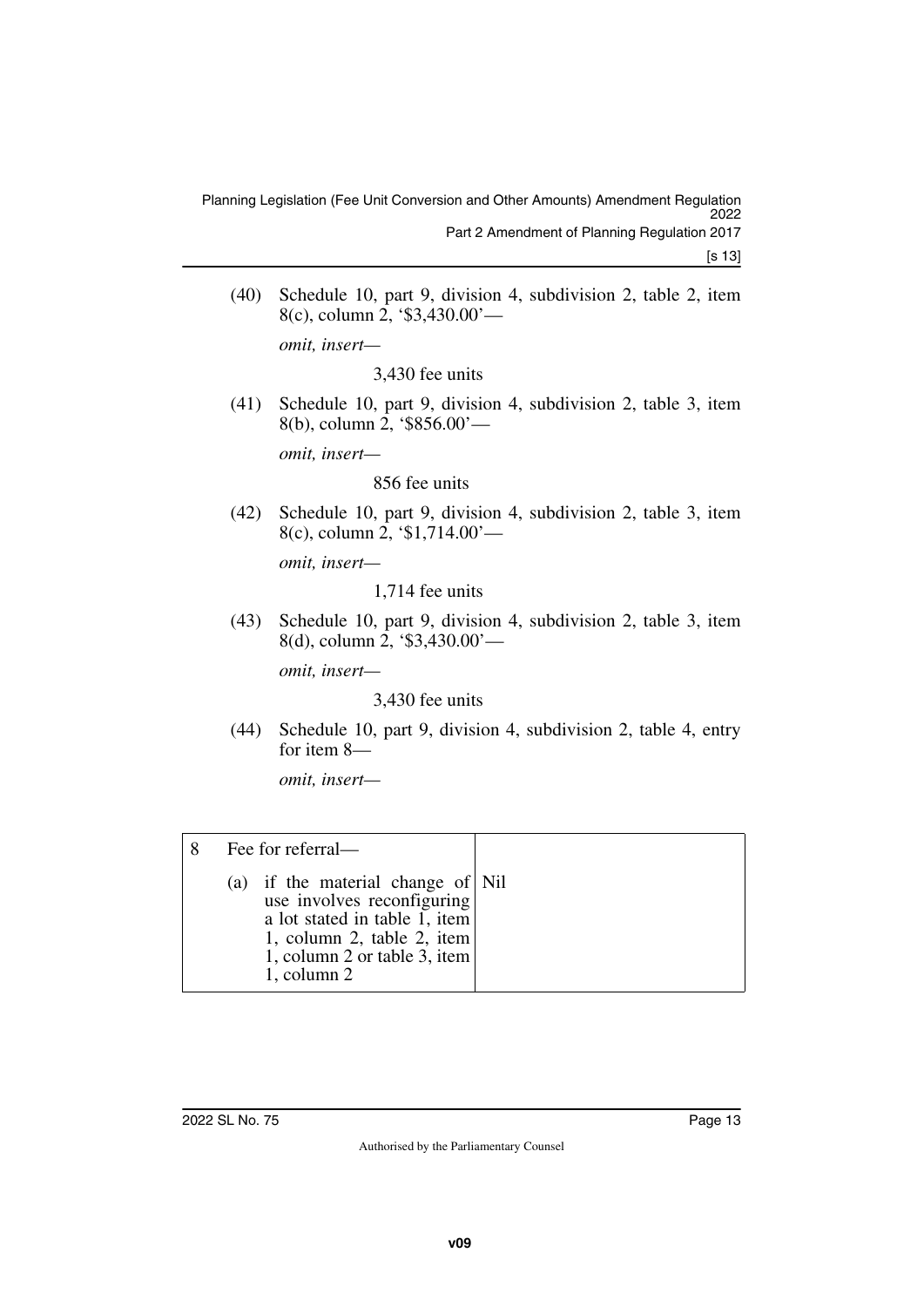Part 2 Amendment of Planning Regulation 2017

[s 13]

| (b) | if paragraph (a) does not<br>apply and the material<br>change of use is stated in<br>1,<br>column<br>item<br>2,<br>paragraph (a) and does not<br>involve new<br>relevant<br>vehicular access to a State<br>transport corridor— |                                                                                                                                        |
|-----|--------------------------------------------------------------------------------------------------------------------------------------------------------------------------------------------------------------------------------|----------------------------------------------------------------------------------------------------------------------------------------|
|     | (i)<br>for<br>premises<br>that I<br>consist of at least 1<br>dwelling but no more<br>than 4 dwellings                                                                                                                          | 856 fee<br>units for each State<br>transport corridor that all or part<br>of the premises is within 25m of                             |
|     | (ii) otherwise                                                                                                                                                                                                                 | 1,714 fee units $+$ (856 fee units x<br>S)                                                                                             |
|     |                                                                                                                                                                                                                                | where—                                                                                                                                 |
|     |                                                                                                                                                                                                                                | S means the number of State<br>transport corridors that all or part<br>of the premises is within 25m of,<br>minus 1                    |
|     |                                                                                                                                                                                                                                | Example-                                                                                                                               |
|     |                                                                                                                                                                                                                                | For premises within 25m of 3 State<br>transport corridors, the fee is 1,714 fee<br>units + $(856$ fee units x 2) = 3,426 fee<br>units. |
| (c) | if paragraph (a) does not<br>apply and the material<br>change of use is stated in<br>1,<br>column<br>2,<br>item<br>paragraph (c) and does not<br>involve new<br>relevant<br>vehicular access to a State<br>transport corridor- |                                                                                                                                        |
|     | (i)<br>premises<br>for<br>that<br>consist of at least 1<br>dwelling but no more<br>than 4 dwellings                                                                                                                            | 856 fee units                                                                                                                          |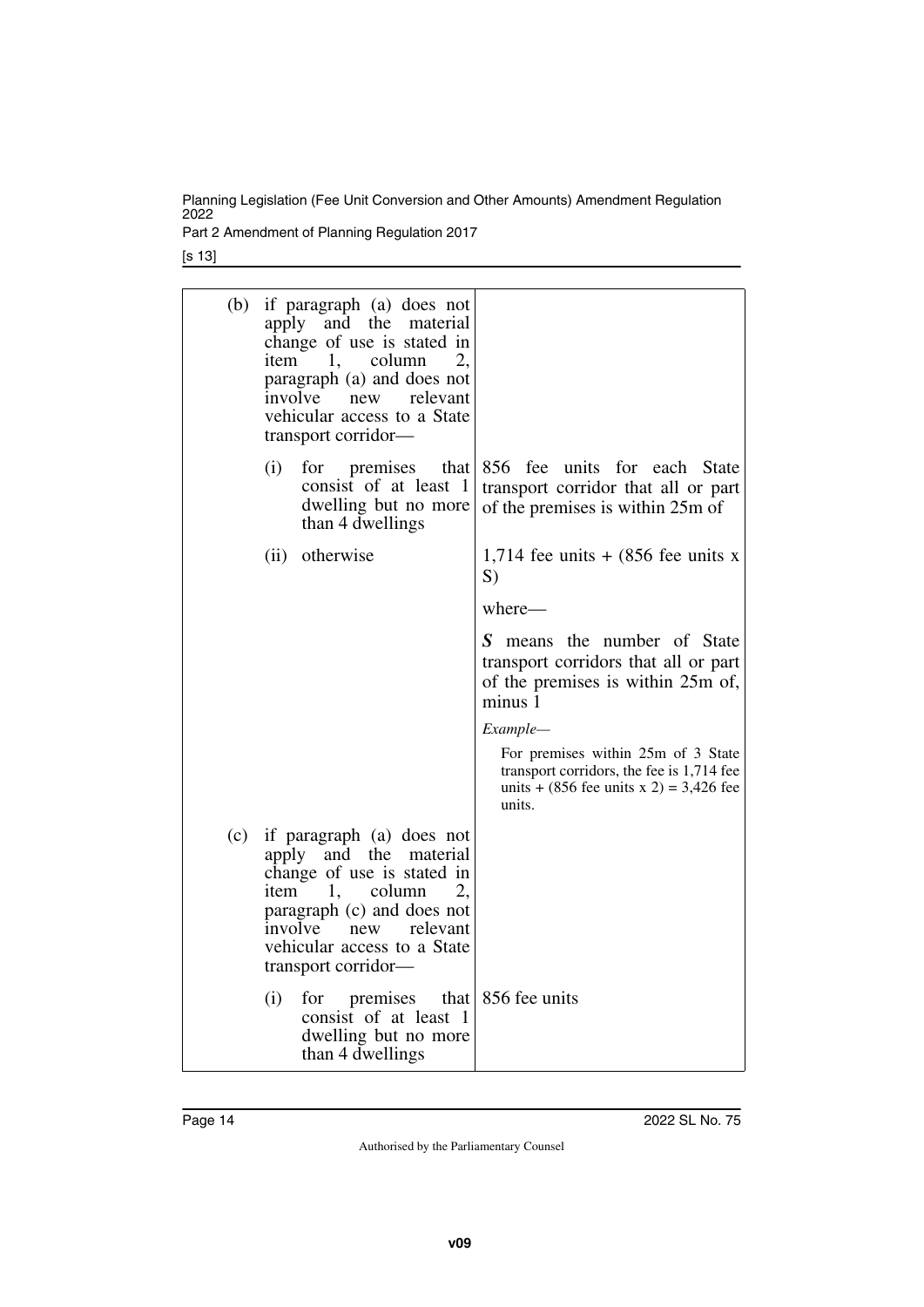Part 2 Amendment of Planning Regulation 2017

[s 13]

|     | (ii) otherwise                                                                                                                                                                                                         | 1,714 fee units                                                                                                                          |
|-----|------------------------------------------------------------------------------------------------------------------------------------------------------------------------------------------------------------------------|------------------------------------------------------------------------------------------------------------------------------------------|
| (d) | if paragraph (a) does not<br>apply and the material<br>change of use is stated in<br>item 1, column<br>2,<br>paragraph (a) or (c) and<br>involves a new relevant<br>vehicular access to a State<br>transport corridor— |                                                                                                                                          |
|     | for<br>premises<br>that<br>(i)<br>consist of at least<br>$\Box$<br>dwelling but no more                                                                                                                                | 1,714 fee units $+$ (856 fee units x<br>S)<br>where-                                                                                     |
|     | than 4 dwellings                                                                                                                                                                                                       | S means the number of State                                                                                                              |
|     |                                                                                                                                                                                                                        | transport corridors that all or part<br>of the premises is within 25m of,<br>minus 1                                                     |
|     |                                                                                                                                                                                                                        | Example—                                                                                                                                 |
|     |                                                                                                                                                                                                                        | For premises within 25m of 3 State<br>transport corridors, the fee is 1,714 fee<br>units + $(856$ fee units x 2) = 3,426 fee<br>units.   |
|     | (ii) otherwise                                                                                                                                                                                                         | 3,430 fee units $+(1,714)$ fee units x<br>S)                                                                                             |
|     |                                                                                                                                                                                                                        | where-                                                                                                                                   |
|     |                                                                                                                                                                                                                        | S means the number of State<br>transport corridors that all or part<br>of the premises is within 25m of,<br>minus 1                      |
|     |                                                                                                                                                                                                                        | Example—                                                                                                                                 |
|     |                                                                                                                                                                                                                        | For premises within 25m of 3 State<br>transport corridors, the fee is 3,430 fee<br>units + $(1,714$ fee units x 2) = 6,858<br>fee units. |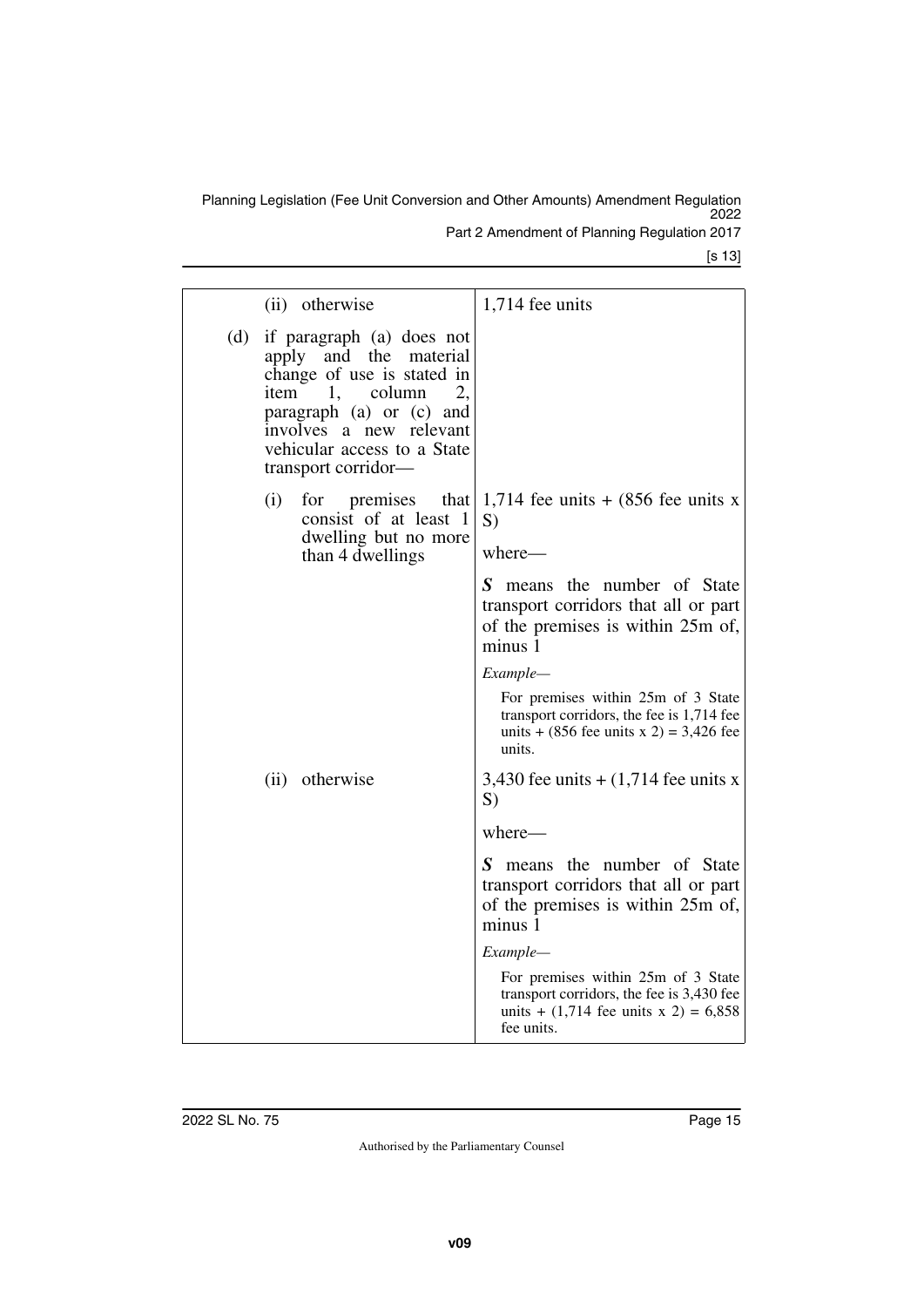Part 2 Amendment of Planning Regulation 2017

[s 13]

|  | (e) if paragraph (a) does not<br>apply and all or part of the<br>premises are a future State<br>transport corridor— |                                                                             |
|--|---------------------------------------------------------------------------------------------------------------------|-----------------------------------------------------------------------------|
|  | consist of at least $1$<br>dwelling but no more<br>than 4 dwellings                                                 | for premises that 856 fee units for each future State<br>transport corridor |
|  | otherwise                                                                                                           | 1,714 fee units for each future<br>State transport corridor                 |

(45) Schedule 10, part 9, division 4, subdivision 2, table 5, entry for item 8—

*omit, insert—*

| 8 | Fee for referral | 3,430 fee units $+(1,714)$ fee units x<br>S)                                                                                             |
|---|------------------|------------------------------------------------------------------------------------------------------------------------------------------|
|   |                  | where—                                                                                                                                   |
|   |                  | means the number of State<br>transport corridors that all or part<br>of the premises is within 25m of,<br>minus 1                        |
|   |                  | Example—                                                                                                                                 |
|   |                  | For premises within 25m of 3 State<br>transport corridors, the fee is 3,430 fee<br>units + $(1,714$ fee units x 2) = 6,858<br>fee units. |

(46) Schedule 10, part 9, division 4, subdivision 2, table 6, entry for item 8—

*omit, insert—*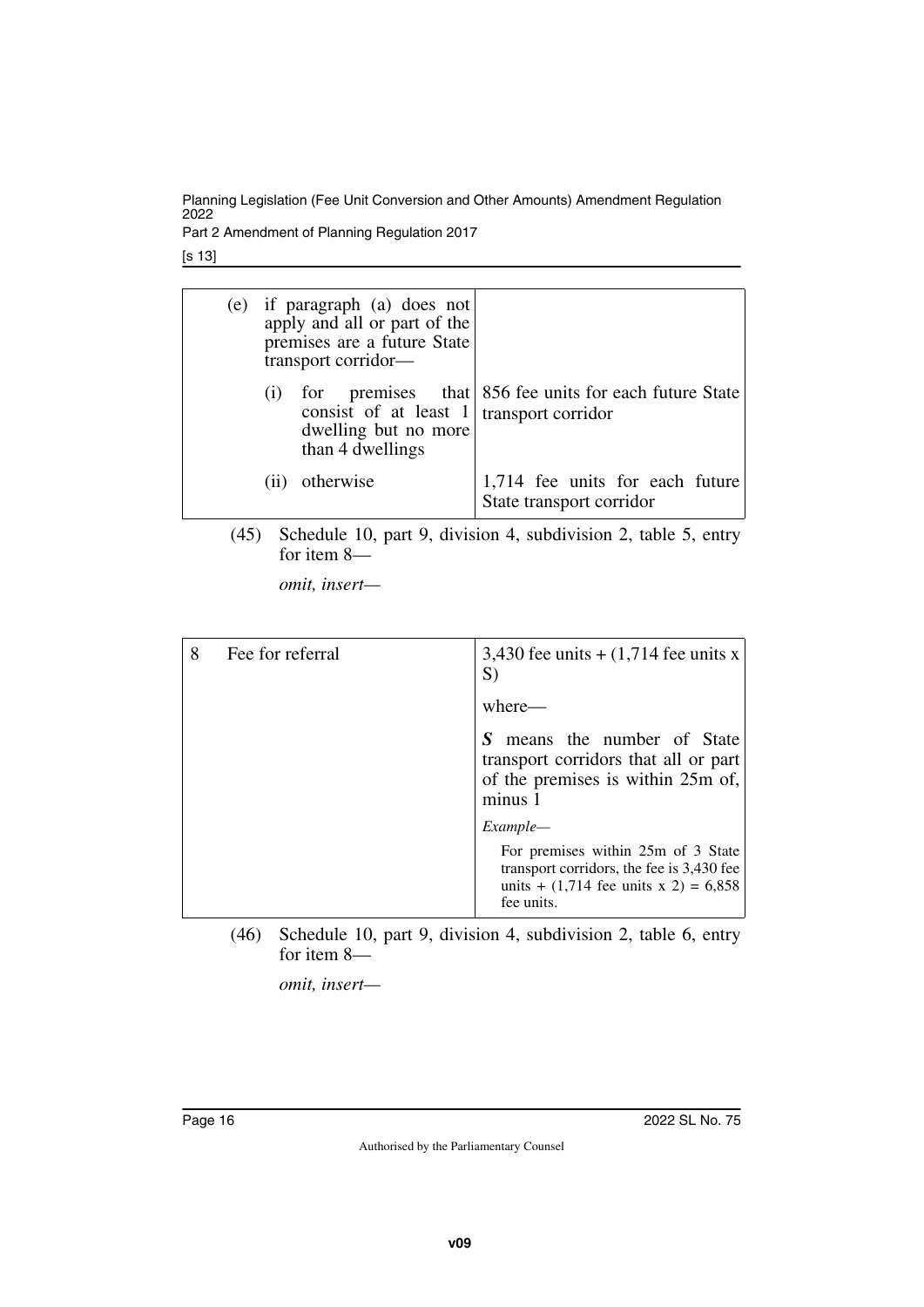| Fee for referral | 3,430 fee units $+(1,714$ fee units x<br>F)                                                                                                                       |
|------------------|-------------------------------------------------------------------------------------------------------------------------------------------------------------------|
|                  | where-                                                                                                                                                            |
|                  | means the number of future<br>State transport corridors on the<br>premises, minus 1                                                                               |
|                  | Example—                                                                                                                                                          |
|                  | For premises that have 3 future State<br>transport corridors on the premises,<br>the fee is $3,430$ fee units $+ (1,714)$ fee<br>units $x 2$ ) = 6,858 fee units. |

(47) Schedule 10, part 9, division 4, subdivision 3, table 1, item 8, column 2, '\$6,859.00'—

*omit, insert—*

6,859 fee units

(48) Schedule 10, part 9, division 4, subdivision 3, table 2, item 8(b), column 2, '\$6,859.00'—

*omit, insert—*

6,859 fee units

(49) Schedule 10, part 9, division 4, subdivision 3, table 3, item 8, column 2, '\$6,859.00'—

*omit, insert—*

6,859 fee units

(50) Schedule 10, part 10, division 3, subdivision 2, table 1, item 5, column 2, '\$3,430.00'—

*omit, insert—*

3,430 fee units

(51) Schedule 10, part 10, division 4, subdivision 2, table 1, item 5, column 2, '\$3,430.00'—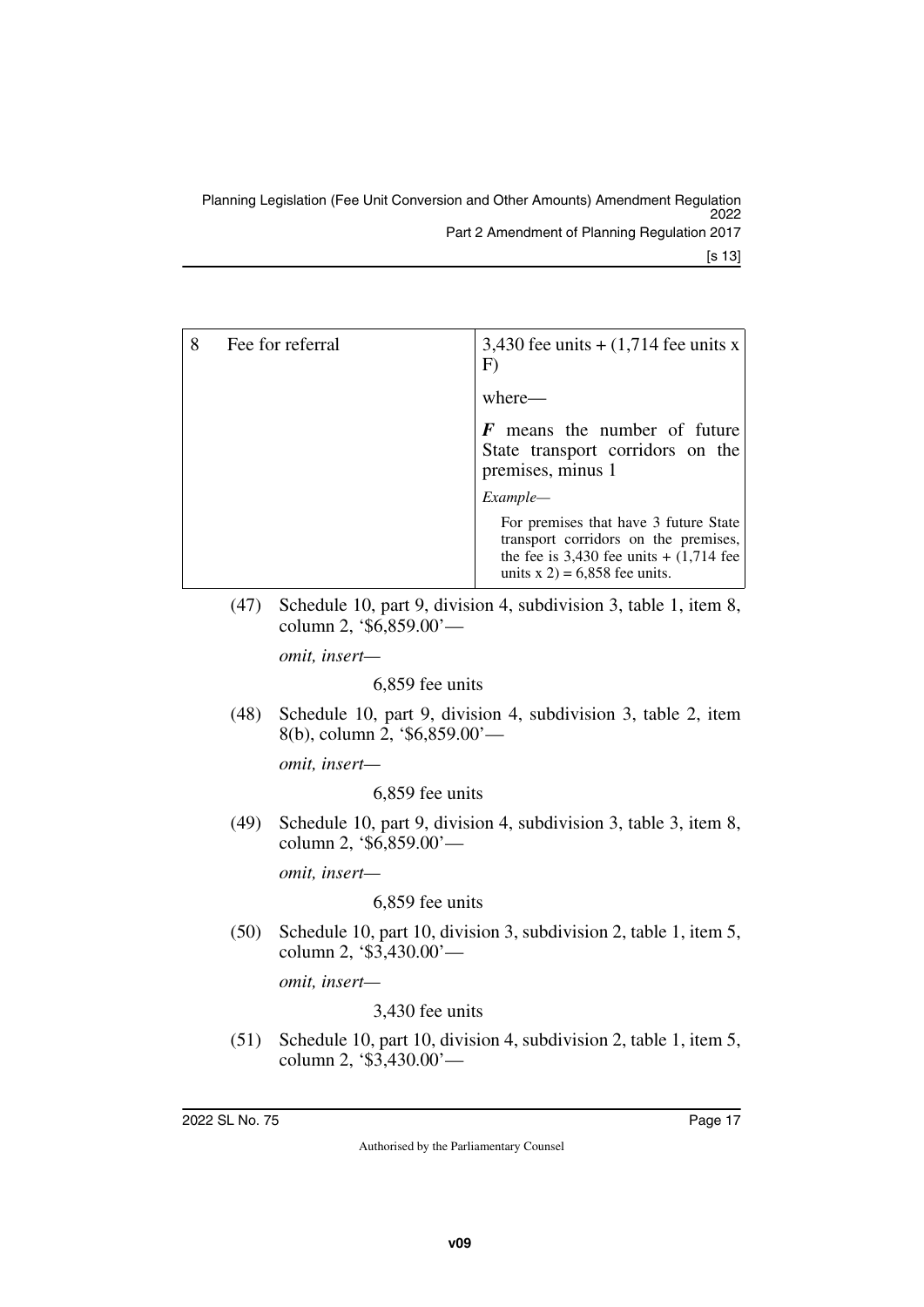Part 2 Amendment of Planning Regulation 2017

[s 13]

*omit, insert—*

3,430 fee units

(52) Schedule 10, part 13, division 1, subdivision 1, table 1, item 5(a), column 2, '\$10,000.00'—

*omit, insert—*

10,000 fee units

(53) Schedule 10, part 13, division 1, subdivision 1, table 1, item 5(b)(i), column 2, '\$15,715.00'—

*omit, insert—*

15,715 fee units

(54) Schedule 10, part 13, division 1, subdivision 1, table 1, item 5(b)(ii), column 2, '\$28,572.00'—

*omit, insert—*

28,572 fee units

(55) Schedule 10, part 15, division 1, table 1, item 8, column 2, '\$1,714.00'—

*omit, insert—*

1,714 fee units

(56) Schedule 10, part 15, division 2, subdivision 3, table 1, item 8(b), column 2, '\$1,714.00'—

*omit, insert—*

1,714 fee units

(57) Schedule 10, part 16, division 2, subdivision 3, table 1, item 8, column 2, '\$1,714.00'—

*omit, insert—*

1,714 fee units

(58) Schedule 10, part 16, division 3, subdivision 4, table 1, item 8, column 2, '\$1,714.00'—

*omit, insert—*

1,714 fee units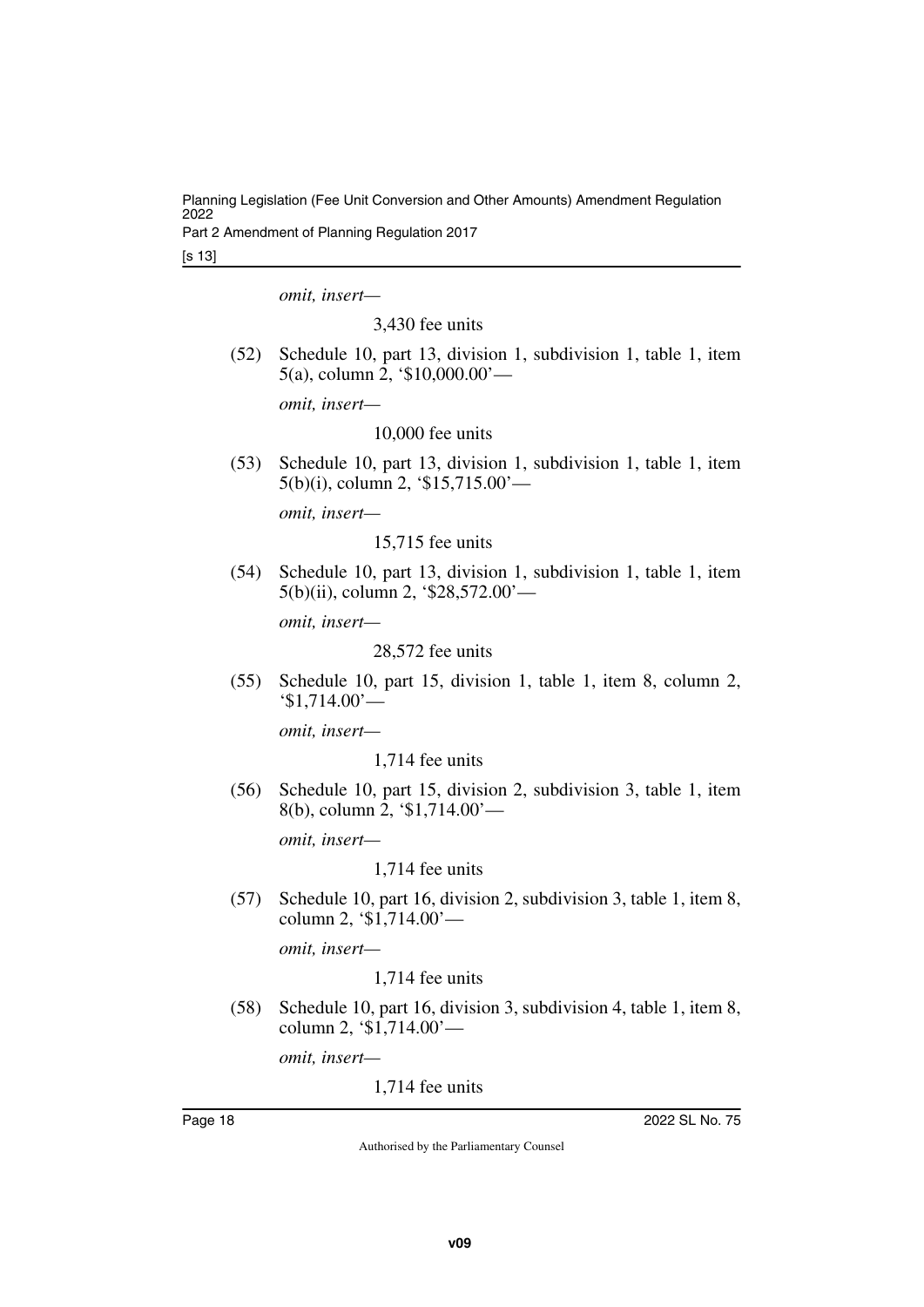(59) Schedule 10, part 16, division 4, subdivision 3, table 1, item 8, column 2, '\$1,714.00'—

*omit, insert—*

1,714 fee units

(60) Schedule 10, part 16, division 6, subdivision 4, table 1, item 8, column 2, '\$1,714.00'—

*omit, insert—*

1,714 fee units

(61) Schedule 10, part 16, division 6, subdivision 4, table 2, item 8, column 2, '\$1,714.00'—

*omit, insert—*

1,714 fee units

(62) Schedule 10, part 16, division 7, subdivision 3, table 1, item 8, column 2, '\$1,714.00'—

*omit, insert—*

1,714 fee units

(63) Schedule 10, part 17, division 2, table 1, item 5(a), column 2, '\$6,859.00'—

*omit, insert—*

6,859 fee units

(64) Schedule 10, part 17, division 2, table 1, item 5(d), column 2, '\$3,430.00'—

*omit, insert—*

3,430 fee units

(65) Schedule 10, part 17, division 3, table 1, item 8(a), column 2, '\$6,859.00'—

*omit, insert—*

6,859 fee units

(66) Schedule 10, part 17, division 3, table 1, item 8(d), column 2, '\$856.00'—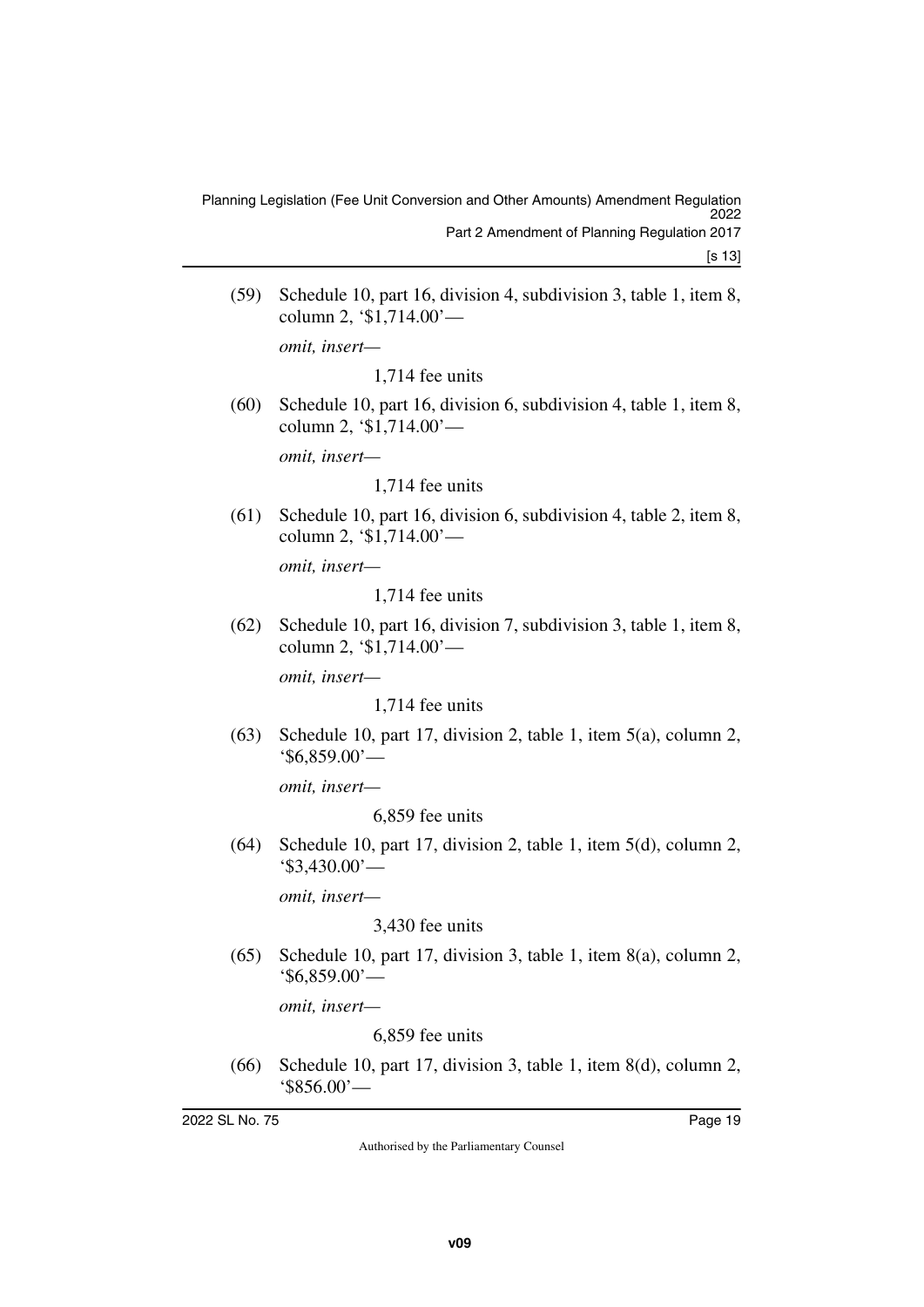Part 2 Amendment of Planning Regulation 2017

[s 13]

*omit, insert—*

856 fee units

(67) Schedule 10, part 17, division 3, table 1, item 8(e), column 2, '\$3,430.00'—

*omit, insert—*

3,430 fee units

(68) Schedule 10, part 17, division 3, table 2, item 8(a), column 2, '\$1,714.00'—

*omit, insert—*

1,714 fee units

(69) Schedule 10, part 17, division 3, table 2, item 8(b), column 2, '\$3,430.00'—

*omit, insert—*

3,430 fee units

(70) Schedule 10, part 17, division 3, table 2, item 8(c), column 2, '\$13,715.00'—

*omit, insert—*

13,715 fee units

(71) Schedule 10, part 17, division 3, table 5, item 8(a) and (b), column 2, '\$13,715.00'—

*omit, insert—*

13,715 fee units

(72) Schedule 10, part 17, division 3, table 5, item 8(c), column 2, '\$6,859.00'—

*omit, insert—*

## 6,859 fee units

(73) Schedule 10, part 17, division 3, table 6, item 8(b), column 2, '\$3,430.00'—

*omit, insert—*

3,430 fee units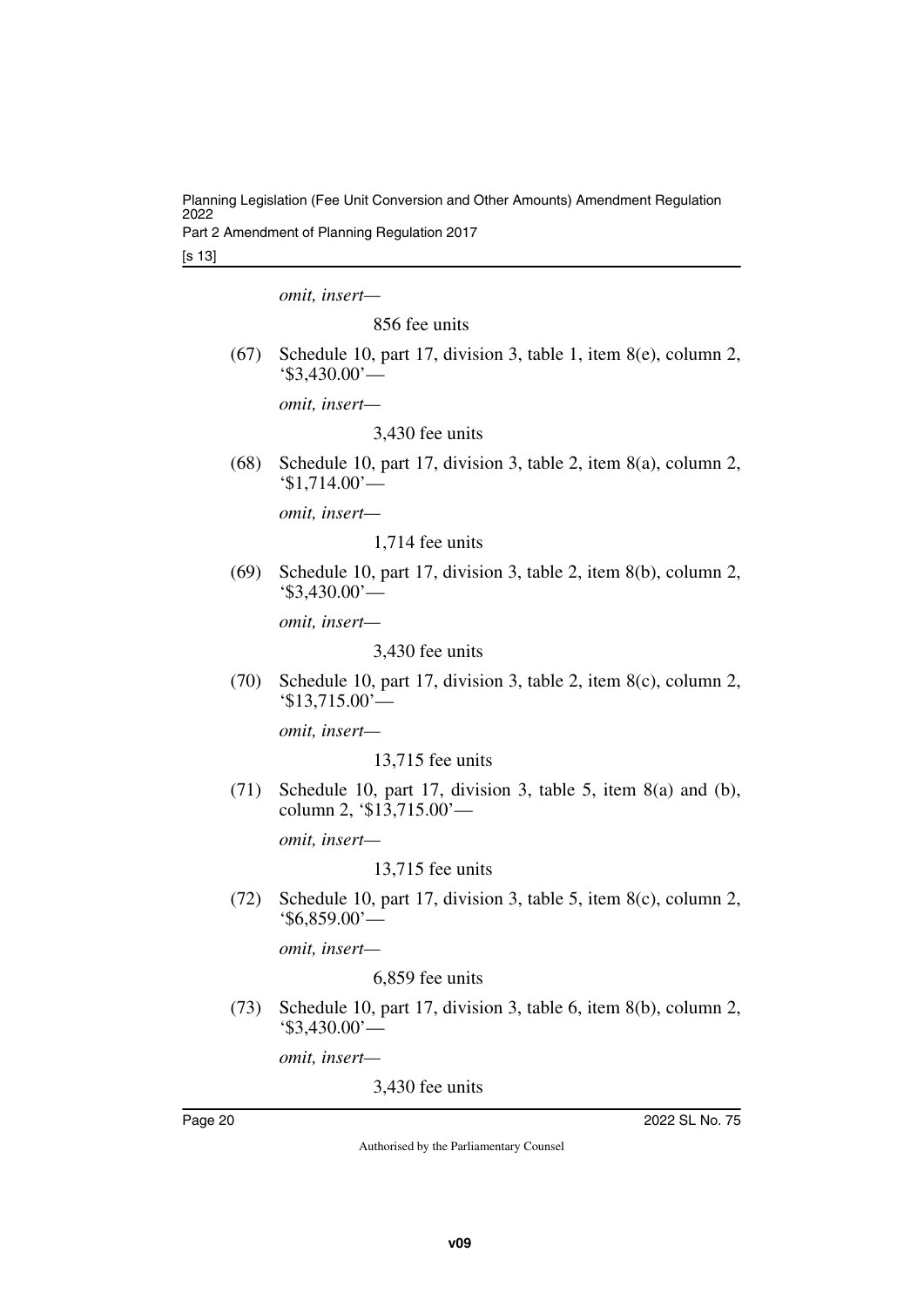(74) Schedule 10, part 18, table 1, item 8, column 2, '\$16,435.00'—

*omit, insert—*

16,435 fee units

(75) Schedule 10, part 19, division 1, subdivision 2, table 1, item 5(a), column 2, '\$170.00'—

*omit, insert—*

#### 170 fee units

(76) Schedule 10, part 19, division 1, subdivision 2, table 1, item 5(b), column 2, '\$6,859.00'—

*omit, insert—*

6,859 fee units

(77) Schedule 10, part 19, division 2, subdivision 2, table 1, item 5, column 2, '\$3,430.00'—

*omit, insert—*

3,430 fee units

(78) Schedule 10, part 19, division 2, subdivision 3, table 1, item 8(b), column 2, '\$3,430.00'—

*omit, insert—*

3,430 fee units

(79) Schedule 10, part 19, division 3, subdivision 2, table 1, item 5(a), column 2, '\$13,715.00'—

*omit, insert—*

13,715 fee units

(80) Schedule 10, part 19, division 3, subdivision 2, table 1, item 5(b), column 2, '\$6,859.00'—

*omit, insert—*

6,859 fee units

(81) Schedule 10, part 19, division 3, subdivision 2, table 1, item 5(c), column 2, '\$3,430.00'—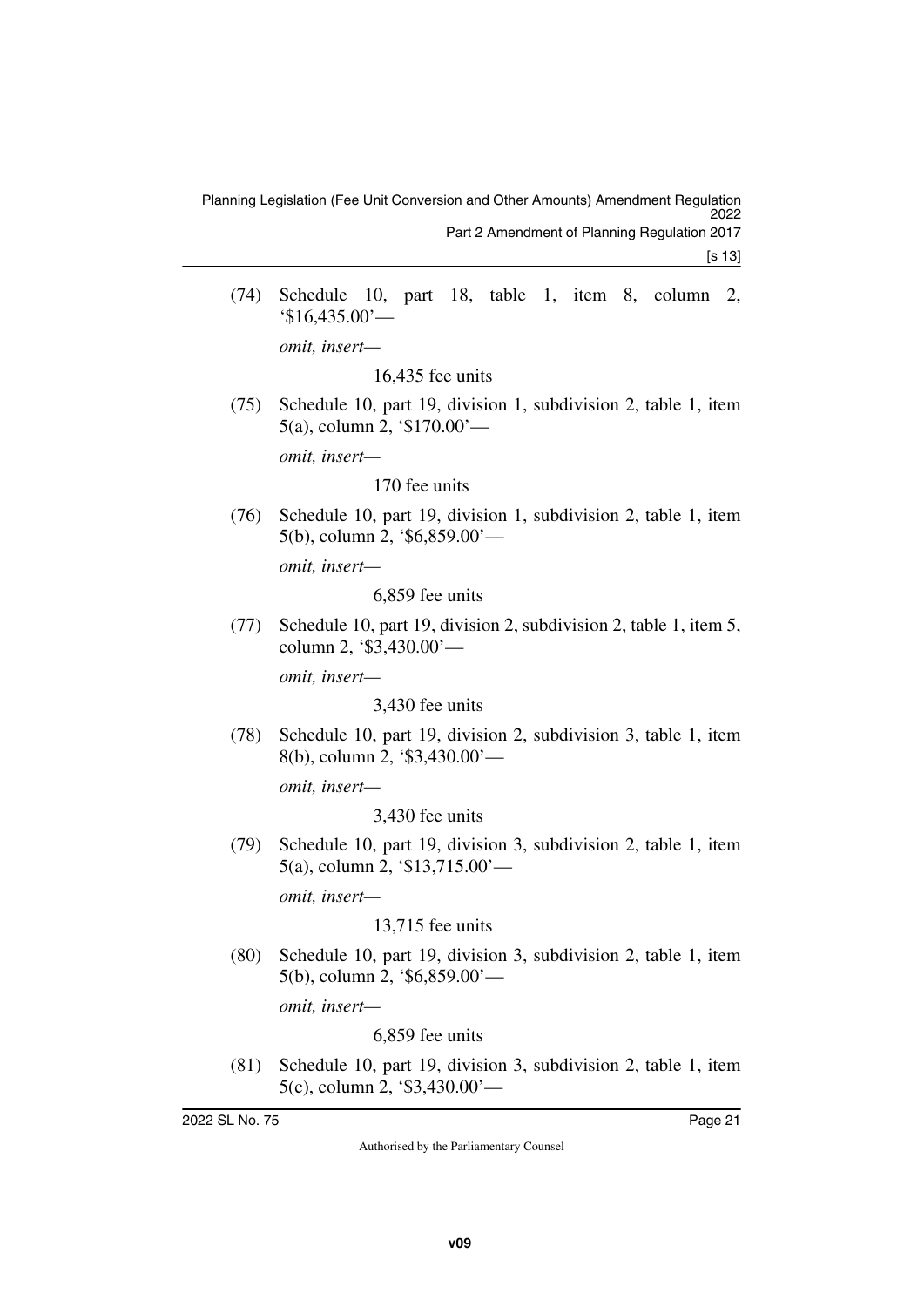Part 2 Amendment of Planning Regulation 2017

[s 14]

*omit, insert—*

3,430 fee units

(82) Schedule 10, part 19, division 4, subdivision 3, table 1, item 8, column 2, '\$6,859.00'—

*omit, insert—*

6,859 fee units

(83) Schedule 10, part 20, division 3, table 1, item 5, column 2, '\$3,430.00'—

*omit, insert—*

3,430 fee units

(84) Schedule 10, part 20, division 4, table 2, item 8, column 2, '\$3,430.00'—

*omit, insert—*

3,430 fee units

(85) Schedule 10, part 20, division 4, table 3, item 8, column 2, '\$3,430.00'—

*omit, insert—*

3,430 fee units

(86) Schedule 10, part 21, division 2, table 1, item 5, column 2, '\$13,715.00'—

*omit, insert—*

13,715 fee units

#### <span id="page-21-1"></span><span id="page-21-0"></span>**14 Amendment of sch 15 (Required fee for particular change applications and extension applications)**

(1) Schedule 15, items 1(a) and 3(b), column 3, '\$856.00'—

*omit, insert—*

856 fee units

(2) Schedule 15, item 1(b), column 3, '\$1,714.00'—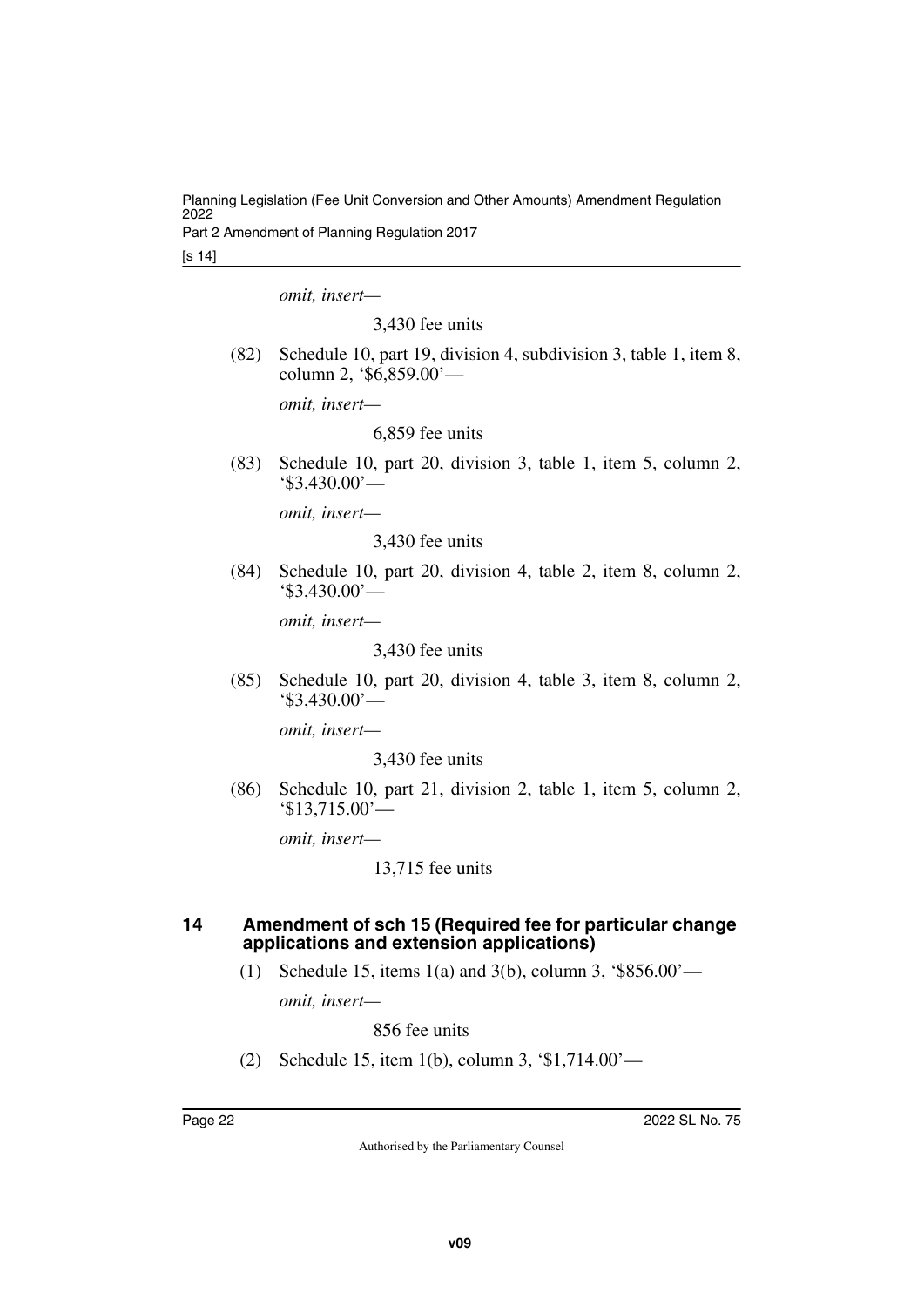Planning Legislation (Fee Unit Conversion and Other Amounts) Amendment Regulation 2022 Part 2 Amendment of Planning Regulation 2017

[s 15]

*omit, insert—*

1,714 fee units

(3) Schedule 15, item 3(a), column 3, '\$428.00'—

*omit, insert—*

<span id="page-22-3"></span>428 fee units

## <span id="page-22-0"></span>**15 Replacement of sch 16 (Prescribed amount)**

<span id="page-22-1"></span>Schedule 16—

<span id="page-22-2"></span>*omit, insert—*

## **Schedule 16 Prescribed amount**

section 52

#### *Notes—*

- 1 This schedule was inserted by amending legislation that commenced on 1 July 2022.
- 2 See also section 112(2) of the Act.

|                            | <b>Table 1-Prescribed amount</b>               |   |                                                          |  |  |
|----------------------------|------------------------------------------------|---|----------------------------------------------------------|--|--|
| Column 1                   |                                                |   | Column <sub>2</sub>                                      |  |  |
| <b>Use</b>                 |                                                |   | <b>Prescribed amount</b>                                 |  |  |
| Residential uses           |                                                |   |                                                          |  |  |
|                            | Dwelling house<br>Dual occupancy               |   | \$22,200.00 for each dwelling with 2<br>or less bedrooms |  |  |
| 4                          | Caretaker's accommodation<br>Multiple dwelling | 2 | \$31,080.00 for each dwelling with 3<br>or more bedrooms |  |  |
| Accommodation (short-term) |                                                |   |                                                          |  |  |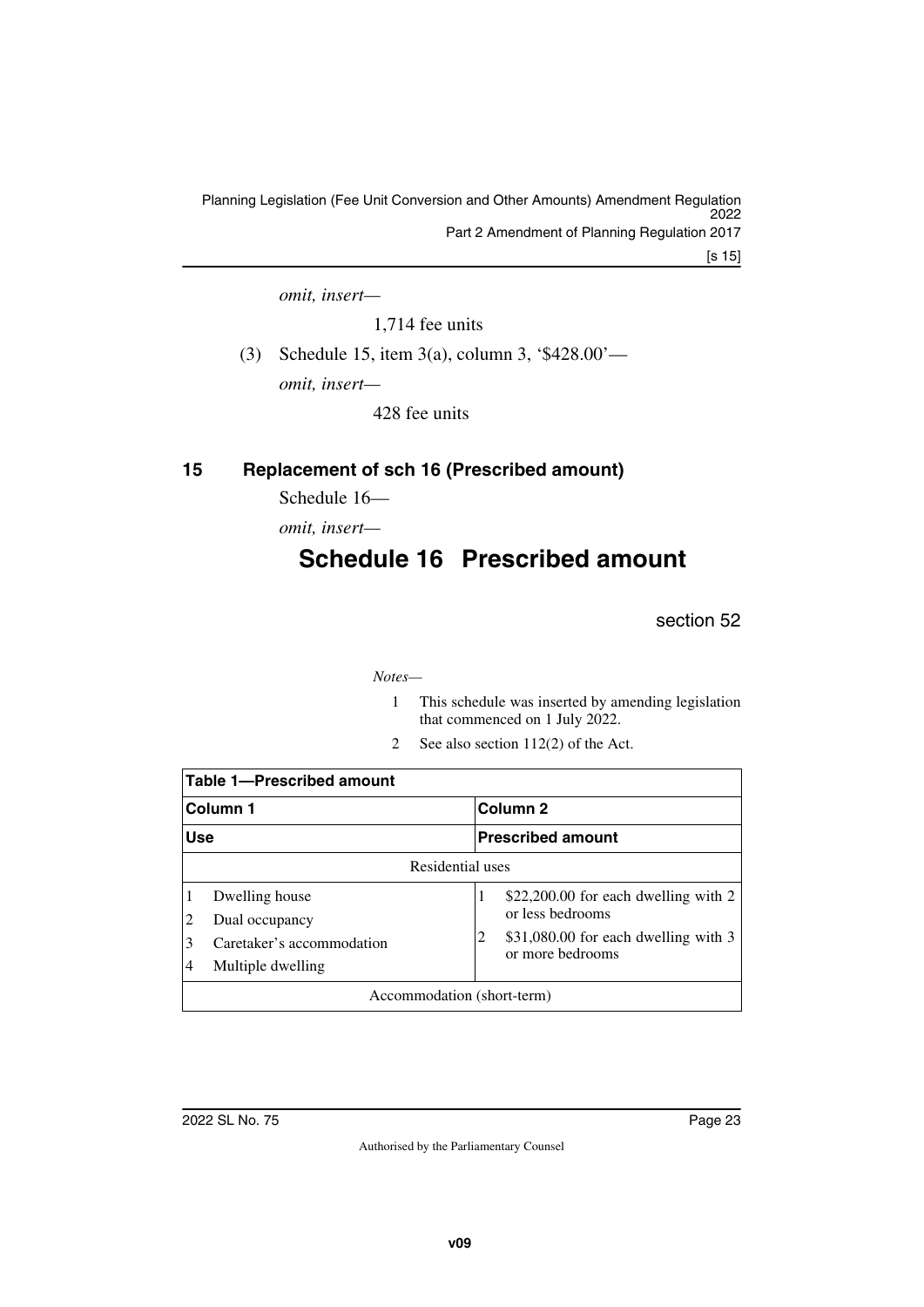Part 2 Amendment of Planning Regulation 2017

| Table 1-Prescribed amount |                                                                     |                                     |                                                                                                                                                                                                                                                                                                      |  |
|---------------------------|---------------------------------------------------------------------|-------------------------------------|------------------------------------------------------------------------------------------------------------------------------------------------------------------------------------------------------------------------------------------------------------------------------------------------------|--|
|                           | Column <sub>1</sub>                                                 |                                     | Column <sub>2</sub>                                                                                                                                                                                                                                                                                  |  |
| <b>Use</b>                |                                                                     |                                     | <b>Prescribed amount</b>                                                                                                                                                                                                                                                                             |  |
| $\mathbf{1}$              | Tourist park                                                        | $\mathbf{1}$<br>$\overline{c}$      | If the tourist park has tent or caravan<br>sites-<br>(a) $$11,099.95$ for each group of 2<br>sites or less<br>(b) $$15,539.90$ for each group of 3<br>sites<br>If the tourist park has cabins—<br>(a) $$11,099.95$ for each cabin with<br>2 or less bedrooms<br>(b) $$15,539.90$ for each cabin with |  |
| $\overline{2}$<br>3<br>4  | Hotel<br>Short-term accommodation<br>Resort complex                 | $\mathbf{1}$<br>2<br>3              | 3 or more bedrooms<br>\$11,099.95 for each suite with 2 or<br>less bedrooms<br>$$15,539.90$ for each suite with 3 or<br>more bedrooms<br>\$11,099.95 for each bedroom that is<br>not part of a suite                                                                                                 |  |
|                           | Accommodation (long-term)                                           |                                     |                                                                                                                                                                                                                                                                                                      |  |
| 1                         | Relocatable home park                                               | 1<br>$\overline{2}$                 | \$22,200.00 for each relocatable<br>dwelling site for 2 or less bedrooms<br>\$31,080.00 for<br>each<br>relocatable<br>dwelling site for 3 or more bedrooms                                                                                                                                           |  |
| $\overline{c}$<br>3<br>4  | Community residence<br>Retirement facility<br>Rooming accommodation | $\mathbf{1}$<br>$\overline{c}$<br>3 | \$22,200.00 for each suite with 2 or<br>less bedrooms<br>\$31,080.00 for each suite with 3 or<br>more bedrooms<br>\$22,200.00 for each bedroom that is<br>not part of a suite                                                                                                                        |  |
| Places of assembly        |                                                                     |                                     |                                                                                                                                                                                                                                                                                                      |  |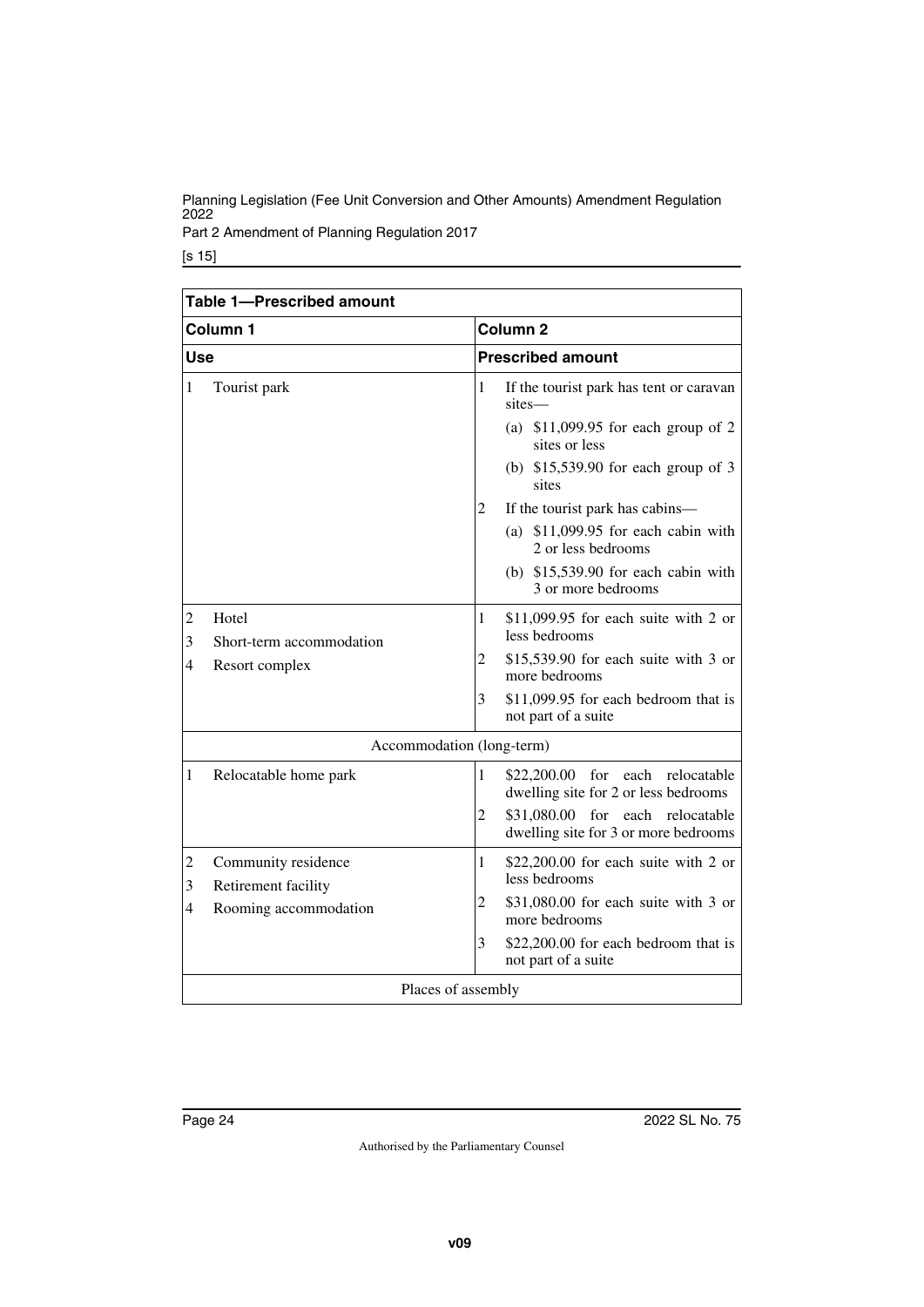Part 2 Amendment of Planning Regulation 2017

|                                           | Table 1-Prescribed amount                                                                                                                                                                                              |                               |                                                                                                                                                                                                                                                            |  |  |
|-------------------------------------------|------------------------------------------------------------------------------------------------------------------------------------------------------------------------------------------------------------------------|-------------------------------|------------------------------------------------------------------------------------------------------------------------------------------------------------------------------------------------------------------------------------------------------------|--|--|
| Column 1                                  |                                                                                                                                                                                                                        |                               | Column 2                                                                                                                                                                                                                                                   |  |  |
| Use                                       |                                                                                                                                                                                                                        |                               | <b>Prescribed amount</b>                                                                                                                                                                                                                                   |  |  |
| 1<br>$\overline{c}$<br>3<br>4<br>5        | Club<br>Community use<br>Function facility<br>Funeral parlour<br>Place of worship                                                                                                                                      | 1<br>2                        | \$77.75 for each square metre of<br>gross floor area<br>$$11.10$ for<br>each<br>square<br>metre<br>impervious to stormwater                                                                                                                                |  |  |
|                                           | Commercial (bulk goods)                                                                                                                                                                                                |                               |                                                                                                                                                                                                                                                            |  |  |
| 1<br>2<br>3<br>4<br>5<br>6<br>1<br>2<br>3 | Agricultural supplies store<br>Bulk landscape supplies<br>Garden centre<br>Hardware and trade supplies<br>Outdoor sales<br>Showroom<br>Commercial (retail)<br>Adult store<br>Food and drink outlet<br>Service industry | 1<br>$\overline{2}$<br>1<br>2 | \$155.40 for each square metre of<br>gross floor area<br>\$11.10 for each<br>square<br>metre<br>impervious to stormwater<br>\$199.80 for each square metre of<br>gross floor area<br>\$11.10<br>for<br>each<br>square<br>metre<br>impervious to stormwater |  |  |
| 4<br>5<br>6                               | Service station<br>Shop<br>Shopping centre                                                                                                                                                                             |                               |                                                                                                                                                                                                                                                            |  |  |
| Commercial (office)                       |                                                                                                                                                                                                                        |                               |                                                                                                                                                                                                                                                            |  |  |
| 1<br>2                                    | Office<br>Sales office                                                                                                                                                                                                 | 1<br>$\overline{c}$           | \$155.40 for each square metre of<br>gross floor area<br>\$11.10<br>for each<br>square<br>metre<br>impervious to stormwater                                                                                                                                |  |  |
| <b>Educational facility</b>               |                                                                                                                                                                                                                        |                               |                                                                                                                                                                                                                                                            |  |  |
| 1<br>2<br>3                               | Childcare centre<br>Community care centre<br><b>Educational establishment</b>                                                                                                                                          | 1<br>2                        | \$155.40 for each square metre of<br>gross floor area<br>\$11.10<br>for<br>each<br>square<br>metre<br>impervious to stormwater                                                                                                                             |  |  |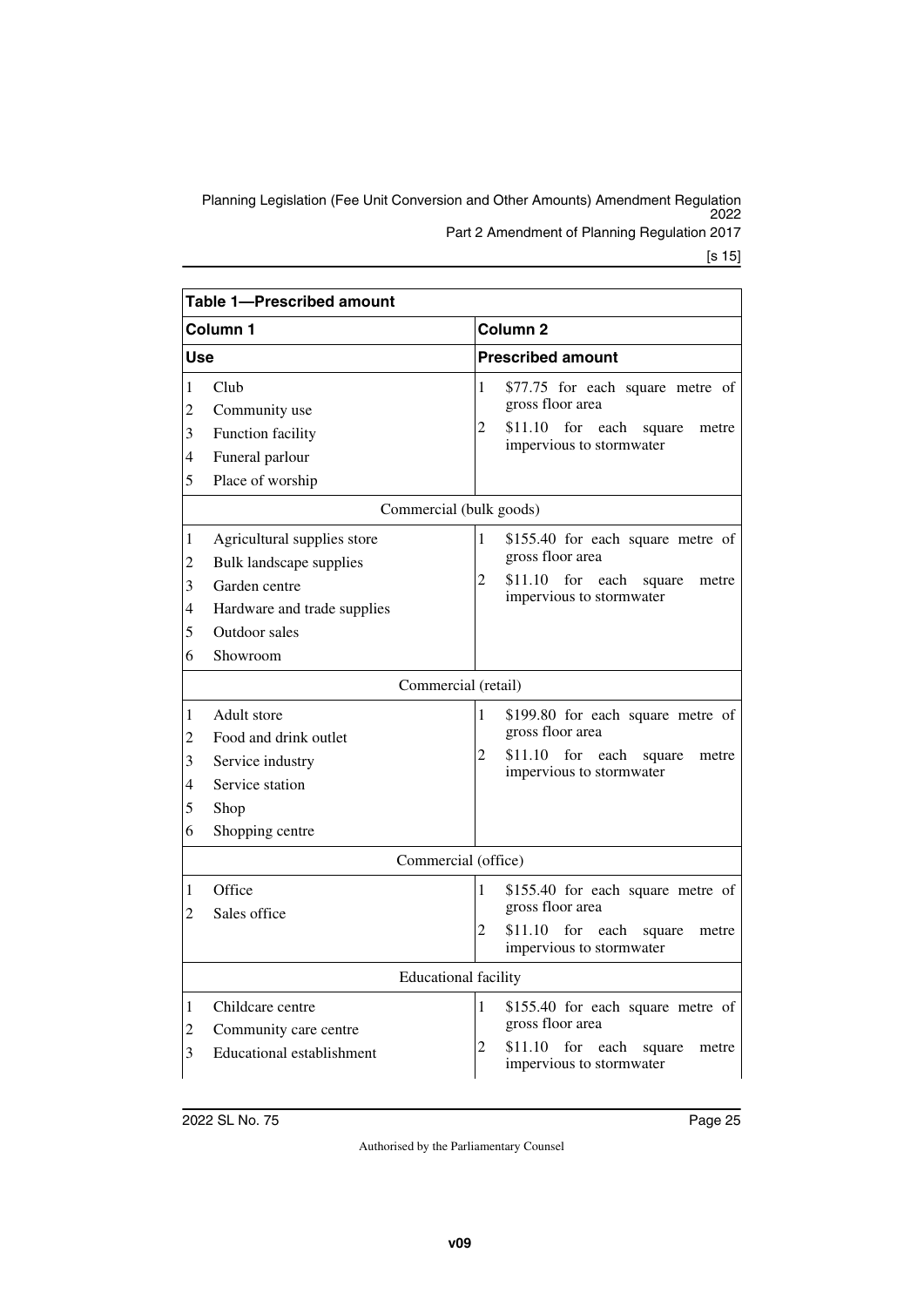Part 2 Amendment of Planning Regulation 2017

| Table 1-Prescribed amount                                      |                                                                                                                                     |                          |                                                                                                                                                                        |  |  |
|----------------------------------------------------------------|-------------------------------------------------------------------------------------------------------------------------------------|--------------------------|------------------------------------------------------------------------------------------------------------------------------------------------------------------------|--|--|
| Column 1                                                       |                                                                                                                                     | Column <sub>2</sub>      |                                                                                                                                                                        |  |  |
| <b>Use</b>                                                     |                                                                                                                                     | <b>Prescribed amount</b> |                                                                                                                                                                        |  |  |
|                                                                | Entertainment                                                                                                                       |                          |                                                                                                                                                                        |  |  |
| 1<br>$\overline{c}$<br>3<br>4                                  | Hotel<br>Nightclub entertainment facility<br>Theatre<br>Resort complex                                                              | $\mathbf{1}$<br>2        | \$221.95 for each square metre of<br>gross floor area, other than areas for<br>providing accommodation<br>\$11.10 for each square<br>metre<br>impervious to stormwater |  |  |
|                                                                | Indoor sport and recreation                                                                                                         |                          |                                                                                                                                                                        |  |  |
| 1                                                              | Indoor sport and recreation                                                                                                         | $\mathbf{1}$<br>areas    | \$221.95 for each square metre of<br>gross floor area, other than court                                                                                                |  |  |
|                                                                |                                                                                                                                     | 2                        | \$22.15 for each square metre of<br>gross floor area that is a court area                                                                                              |  |  |
|                                                                |                                                                                                                                     | 3                        | $$11.10$ for each<br>square<br>metre<br>impervious to stormwater                                                                                                       |  |  |
|                                                                | High impact industry or special industry                                                                                            |                          |                                                                                                                                                                        |  |  |
| 1<br>2                                                         | High impact industry<br>Special industry                                                                                            | 1<br>$\overline{2}$      | \$77.75 for each square metre of<br>gross floor area<br>\$11.10 for each square<br>metre<br>impervious to stormwater                                                   |  |  |
| Other industry                                                 |                                                                                                                                     |                          |                                                                                                                                                                        |  |  |
| 1<br>$\overline{c}$<br>3<br>$\overline{\mathcal{L}}$<br>5<br>6 | Low impact industry<br>Medium impact industry<br>Research and technology industry<br>Rural industry<br>Warehouse<br>Marine industry | 1<br>\$11.10<br>2        | \$55.50 for each square metre of<br>gross floor area<br>for each<br>square<br>metre<br>impervious to stormwater                                                        |  |  |
| High impact rural                                              |                                                                                                                                     |                          |                                                                                                                                                                        |  |  |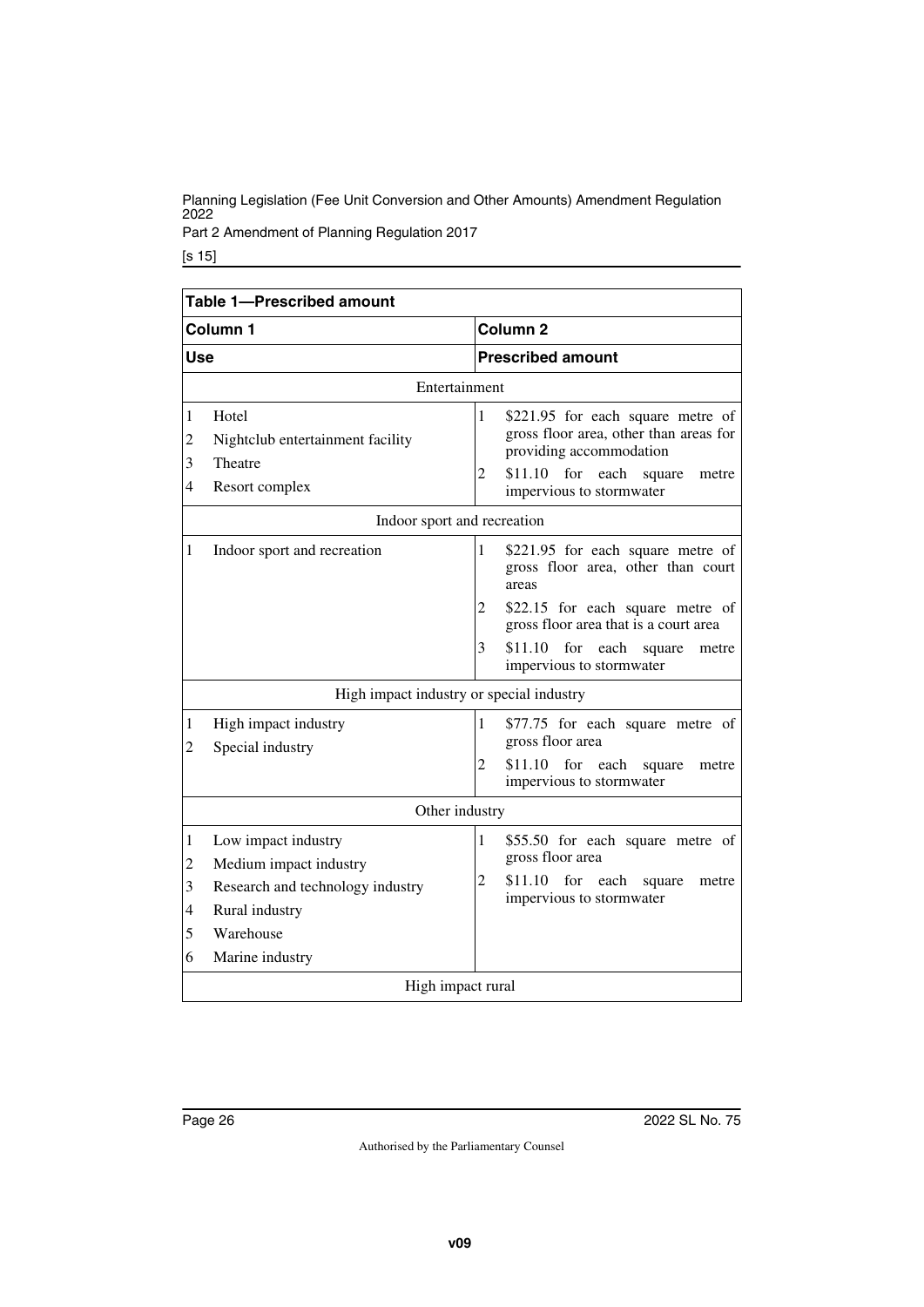Planning Legislation (Fee Unit Conversion and Other Amounts) Amendment Regulation 2022 Part 2 Amendment of Planning Regulation 2017

|              | Table 1-Prescribed amount                                                |                 |                                                                       |  |  |  |
|--------------|--------------------------------------------------------------------------|-----------------|-----------------------------------------------------------------------|--|--|--|
| Column 1     |                                                                          |                 | Column <sub>2</sub>                                                   |  |  |  |
| Use          |                                                                          |                 | <b>Prescribed amount</b>                                              |  |  |  |
| $\mathbf{1}$ | Cultivating, in a confined area, aquatic 1<br>animals or plants for sale |                 | \$22.15 for each square metre of<br>gross floor area                  |  |  |  |
| 2            | Intensive animal industry                                                |                 |                                                                       |  |  |  |
| 3            | Intensive horticulture                                                   |                 |                                                                       |  |  |  |
| 4            | Wholesale nursery                                                        |                 |                                                                       |  |  |  |
| 5            | Winery                                                                   |                 |                                                                       |  |  |  |
|              | Low impact rural                                                         |                 |                                                                       |  |  |  |
| 1            | Animal husbandry                                                         | N <sub>il</sub> |                                                                       |  |  |  |
| 2            | Cropping                                                                 |                 |                                                                       |  |  |  |
| 3            | Permanent plantation                                                     |                 |                                                                       |  |  |  |
| 4            | Wind farm                                                                |                 |                                                                       |  |  |  |
|              | <b>Essential services</b>                                                |                 |                                                                       |  |  |  |
| 1            | Correctional facility                                                    | 1               | \$155.40 for each square metre of                                     |  |  |  |
| 2            | <b>Emergency services</b>                                                |                 | gross floor area                                                      |  |  |  |
| 3            | Health care service                                                      | $\overline{2}$  | \$11.10<br>for<br>each<br>square<br>metre<br>impervious to stormwater |  |  |  |
| 4            | Hospital                                                                 |                 |                                                                       |  |  |  |
| 5            | Residential care facility                                                |                 |                                                                       |  |  |  |
| 6            | Veterinary service                                                       |                 |                                                                       |  |  |  |
|              | Minor uses                                                               |                 |                                                                       |  |  |  |
| 1            | Advertising device                                                       | Ni1             |                                                                       |  |  |  |
| 2            | Cemetery                                                                 |                 |                                                                       |  |  |  |
| 3            | Home-based business                                                      |                 |                                                                       |  |  |  |
| 4            | Landing                                                                  |                 |                                                                       |  |  |  |
| 5            | Market                                                                   |                 |                                                                       |  |  |  |
| 6            | Outdoor lighting                                                         |                 |                                                                       |  |  |  |
| 7            | Park                                                                     |                 |                                                                       |  |  |  |
| 8            | Roadside stall                                                           |                 |                                                                       |  |  |  |
| 9            | Telecommunications facility                                              |                 |                                                                       |  |  |  |
| 10           | Temporary use                                                            |                 |                                                                       |  |  |  |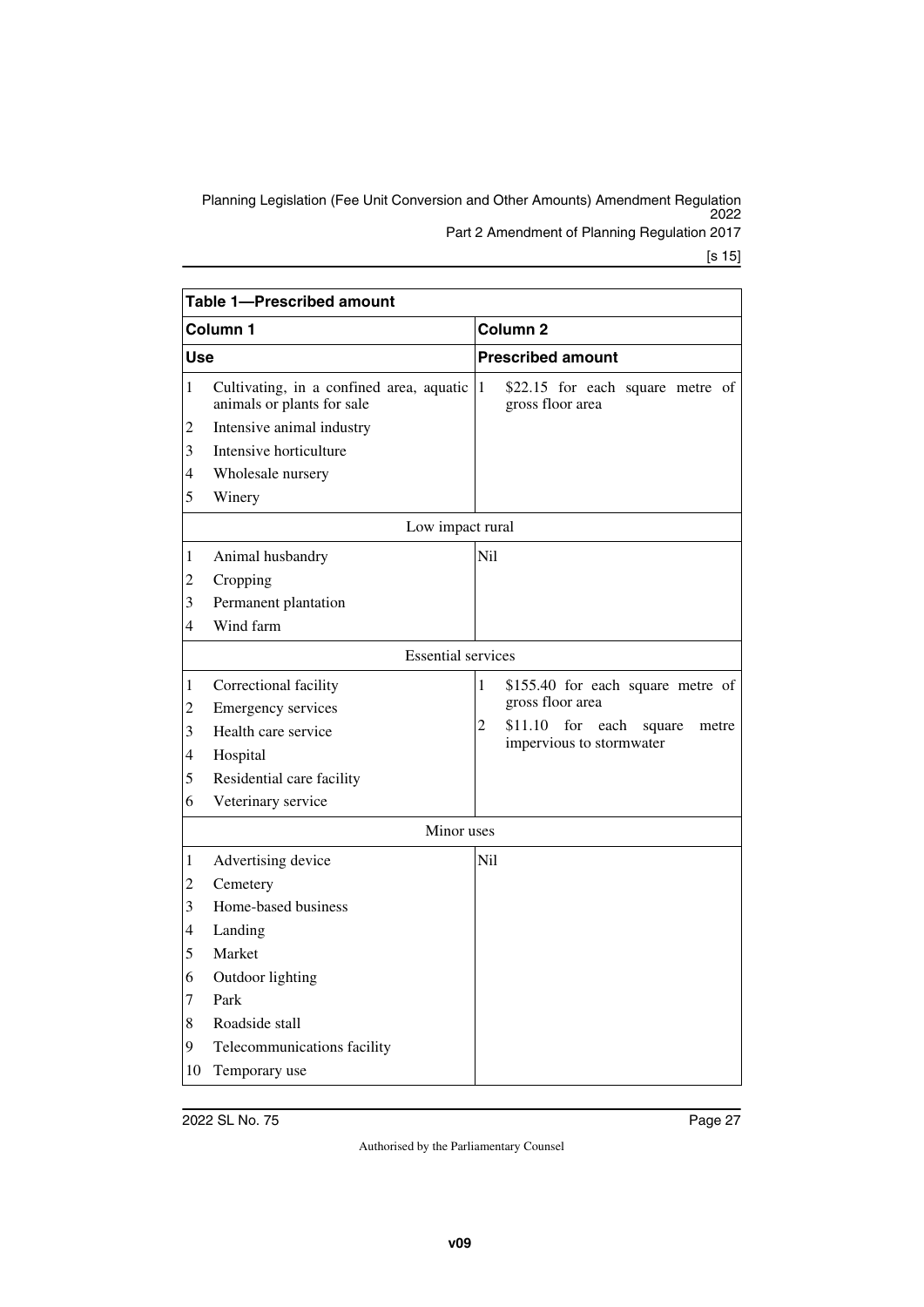Part 2 Amendment of Planning Regulation 2017

[s 16]

| <b>Table 1-Prescribed amount</b> |                                                                          |                                                                                         |  |  |  |
|----------------------------------|--------------------------------------------------------------------------|-----------------------------------------------------------------------------------------|--|--|--|
| Column 1                         |                                                                          | Column <sub>2</sub>                                                                     |  |  |  |
| <b>Use</b>                       |                                                                          | <b>Prescribed amount</b>                                                                |  |  |  |
|                                  | Other uses                                                               |                                                                                         |  |  |  |
| 1                                | Air service                                                              | The prescribed amount for<br>another                                                    |  |  |  |
| 2                                | Animal keeping                                                           | similar use listed in column 1 (other than<br>in this row) that the local government or |  |  |  |
| 3                                | Car park                                                                 | distributor-retailer decides to apply to the                                            |  |  |  |
| 4                                | Crematorium                                                              | use                                                                                     |  |  |  |
| 5                                | Extractive industry                                                      |                                                                                         |  |  |  |
| 6                                | Major<br>recreation<br>sport,<br>and<br>entertainment facility           |                                                                                         |  |  |  |
| $\overline{7}$                   | Motor sport facility                                                     |                                                                                         |  |  |  |
| 8                                | Outdoor sport and recreation                                             |                                                                                         |  |  |  |
| 9                                | Port service                                                             |                                                                                         |  |  |  |
| 10                               | Tourist attraction                                                       |                                                                                         |  |  |  |
| 11                               | Utility installation                                                     |                                                                                         |  |  |  |
| 12                               | Workforce accommodation                                                  |                                                                                         |  |  |  |
| 13                               | Any other use not listed in column 1,<br>including a use that is unknown |                                                                                         |  |  |  |

## <span id="page-27-0"></span>**16 Amendment of sch 17 (Tribunal fees)**

<span id="page-27-1"></span>Schedule 17, column 3, heading, '\$'—

*omit, insert—*

**Fee units**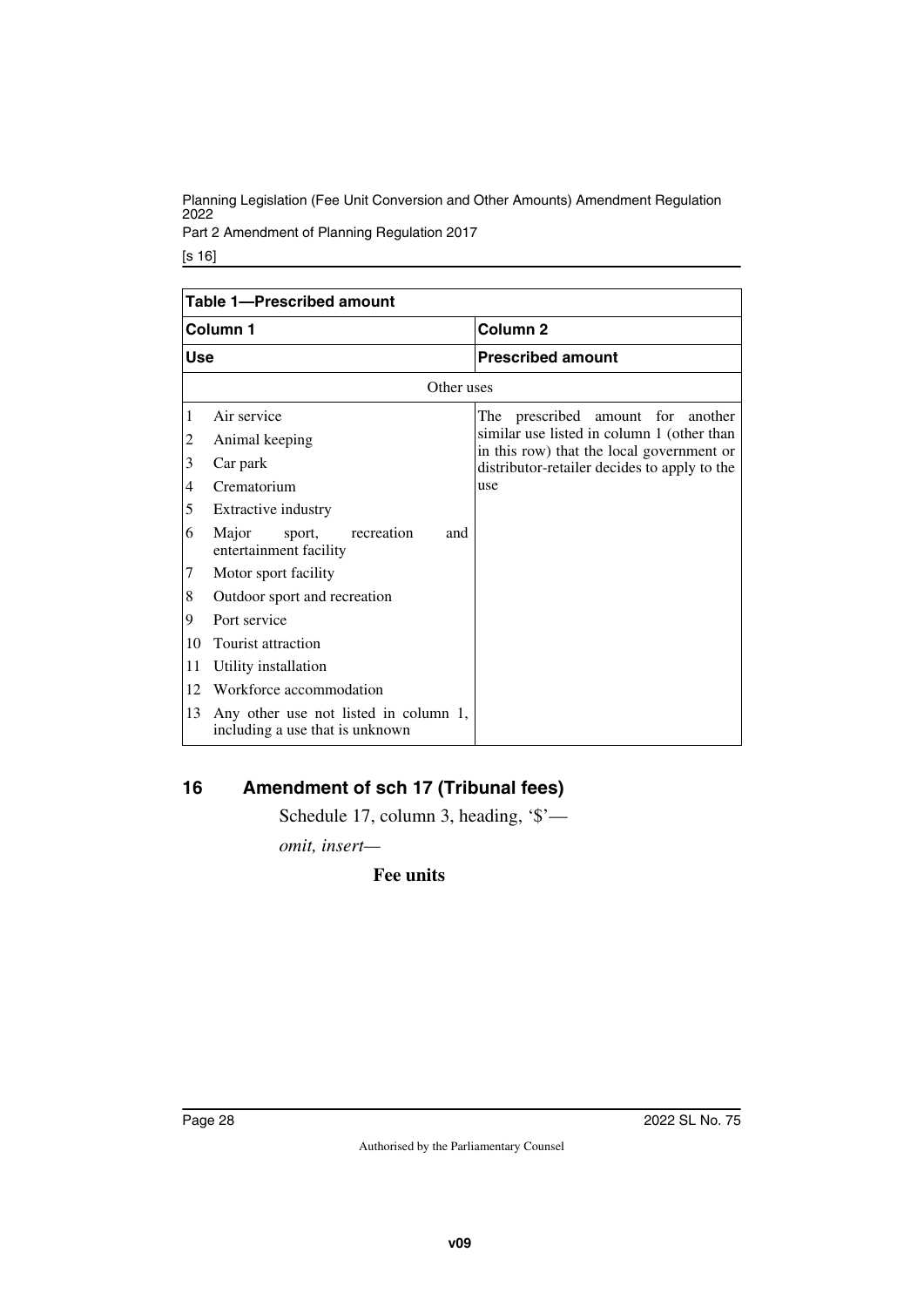<span id="page-28-1"></span>Planning Legislation (Fee Unit Conversion and Other Amounts) Amendment Regulation 2022 Part 3 Amendment of Regional Planning Interests Regulation 2014

[s 17]

## <span id="page-28-0"></span>**Part 3 Amendment of Regional Planning Interests Regulation 2014**

## <span id="page-28-2"></span>**17 Regulation amended**

<span id="page-28-3"></span>This part amends the *Regional Planning Interests Regulation 2014*.

## <span id="page-28-4"></span>**18 Amendment of s 16 (Mitigation value)**

<span id="page-28-5"></span>Section  $16(1)(a)$  to  $(e)$ —

*omit, insert—*

- (a) for land in the following sub-zones in the Western Cropping zone—
	- (i) Balonne—5,752 fee units;
	- (ii) Central Highlands Isaac—5,576 fee units;
	- (iii) Goondiwindi—6,162 fee units;
	- (iv) Maranoa—6,749 fee units;
	- (v) Western Downs—7,042 fee units;
- (b) for land in the Eastern Darling Downs zone—8,803 fee units;
- (c) for land in the following sub-zones in the Coastal Queensland zone—
	- (i) Burdekin—13,205 fee units;
	- (ii) Burnett North and South—13,205 fee units;
	- (iii) Mackay Whitsunday—13,205 fee units;
	- (iv) Wide Bay Bundaberg—13,205 fee units;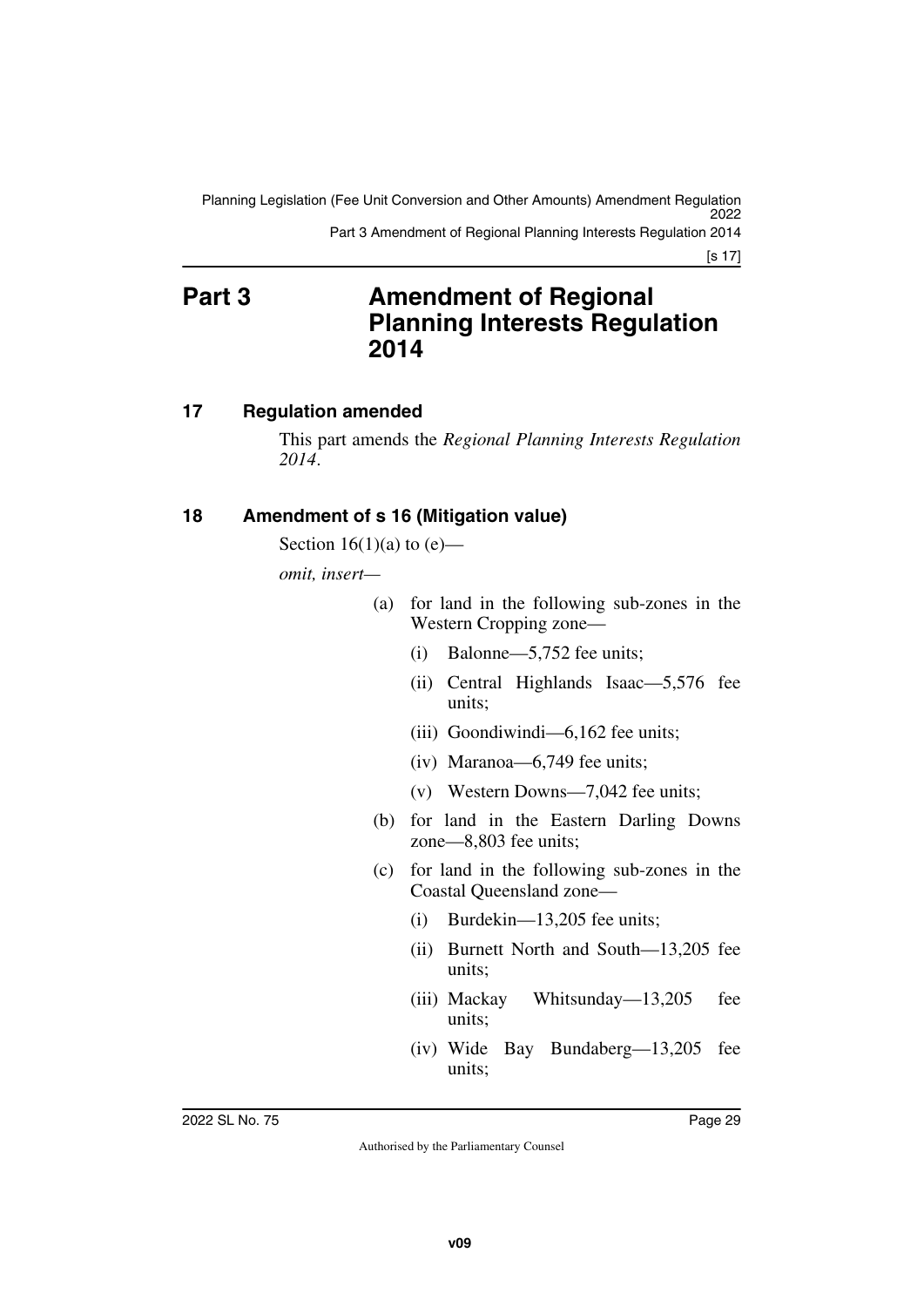Part 3 Amendment of Regional Planning Interests Regulation 2014

[s 19]

- (v) Central Queensland Coast—17,604 fee units;
- (vi) South East Queensland—29,343 fee units;
- (d) for land in the Granite Belt zone—16,431 fee units;
- (e) for land in the Wet Tropics zone—23,475 fee units.

## <span id="page-29-0"></span>**19 Insertion of new s 19A**

<span id="page-29-1"></span>After section 19—

*insert—*

## <span id="page-29-3"></span><span id="page-29-2"></span>**19A Rounding of amounts expressed as numbers of fee units**

- (1) This section applies for working out the amount of a fee expressed in this regulation as a number of fee units.
- (2) For the purpose of the *Acts Interpretation Act 1954*, section 48C(3), the amount is to be rounded to the nearest dollar (rounding one-half upwards).

*Example—*

If a fee were 3500 fee units and the value of a fee unit were \$1.015, the number of dollars obtained by multiplying 3500 by \$1.015 would be \$3,552.50. Because \$3,552.50 is halfway between \$3,552 and \$3,553, it is rounded upwards, so the amount of the fee would be \$3,553.

## <span id="page-29-4"></span>**20 Amendment of sch 4 (Assessment application fees)**

<span id="page-29-5"></span>(1) Schedule 4, part 1, section 1, heading, 'sch 4'—

*omit, insert—*

## **schedule**

(2) Schedule 4, parts 2 to 5, column 2, heading, after 'Fee'—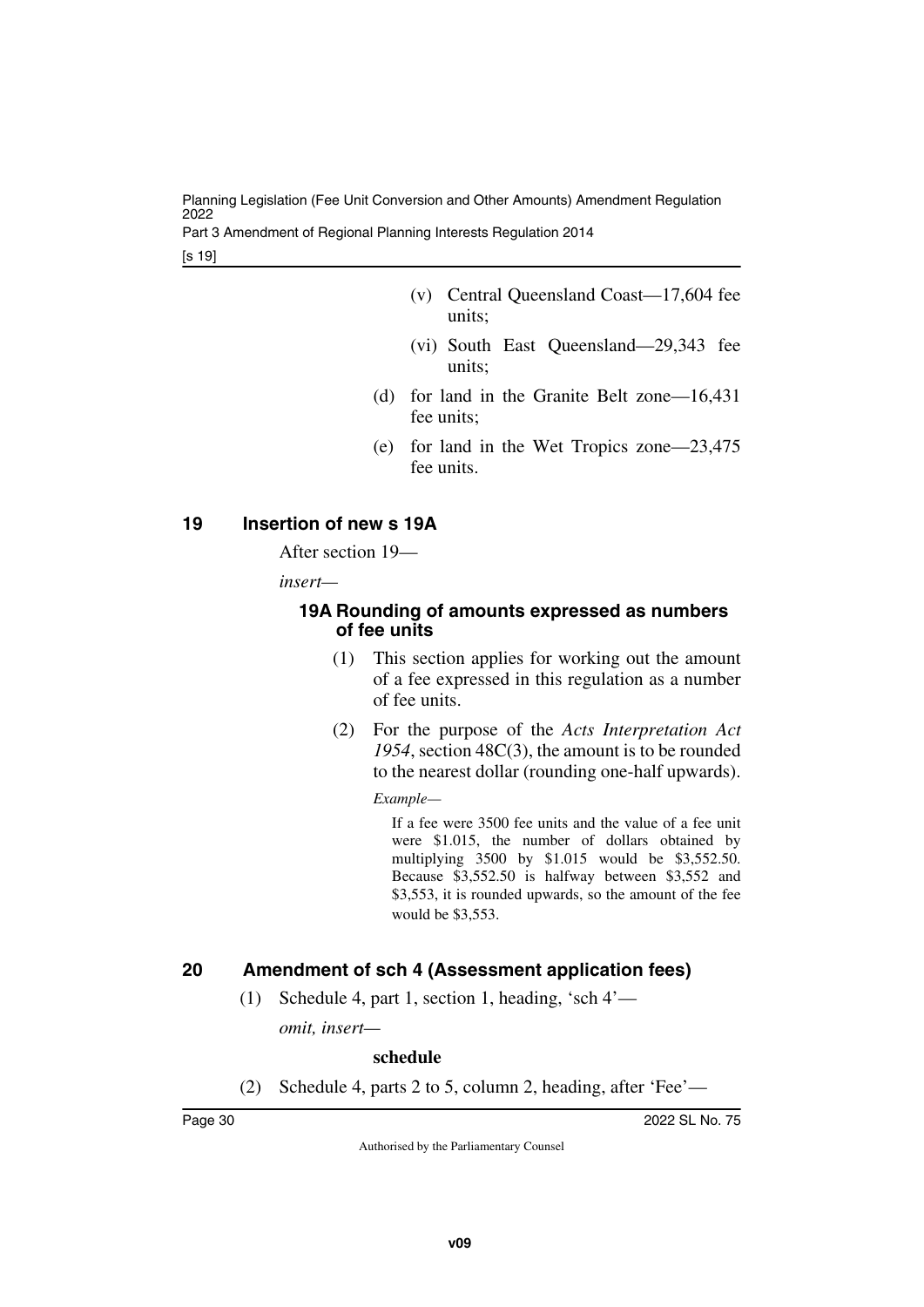*insert—*

## **units**

(3) Schedule 4, parts 2 to 5, column 2, heading, '\$' *omit.*